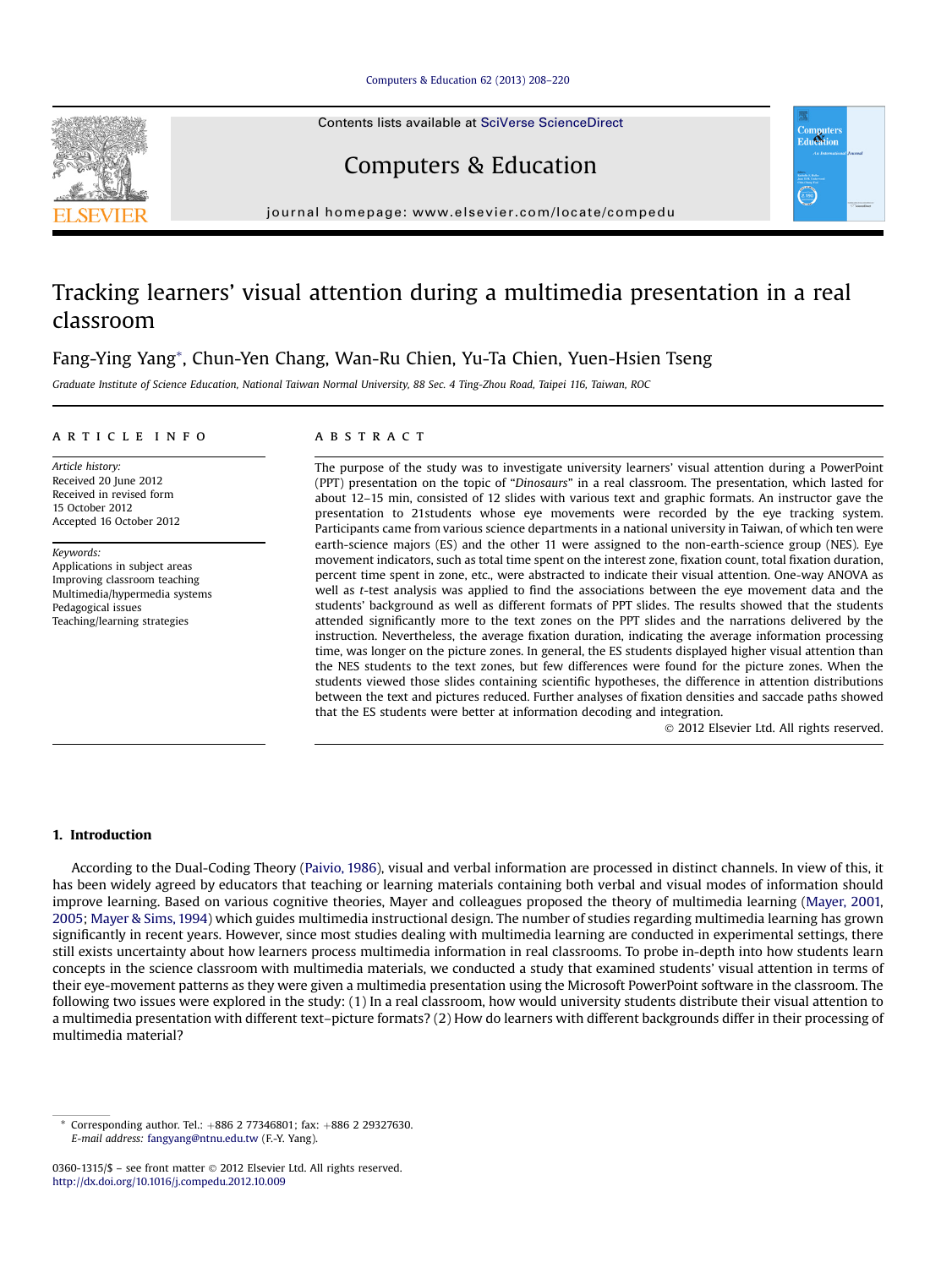#### 2. Literature review

#### 2.1. Theory of multimedia learning

The theory of multimedia learning proposed by Mayer and colleagues ([Mayer, 2001;](#page-11-0) [Mayer & Sims, 1994](#page-11-0)) was constructed based on cognitive theories such as the dual code theory ([Paivio, 1986\)](#page-11-0) and the cognition-load theory ([Plass, Moreno, & Brunken, 2010;](#page-11-0) [Sweller, 1988\)](#page-11-0). The dual code theory argues that human cognition has two distinct but interconnected systems that process different modes of information (i.e., visual and non-visual modes) in different channels. Studies supporting the dual system have shown that when learners were instructed to form images as they read instructional texts, or were cued by pictures, their recall of the facts or concepts presented in the texts was improved (e.g., [Paivio, 2006;](#page-11-0) [Paivio & Lambert, 1981\)](#page-11-0). It was also found that combinations of text, imagery and pictures in instruction facilitated conceptual understanding (e.g., [Purnell & Solman, 1991;](#page-11-0) [Sadoski & Willson, 2006\)](#page-11-0). Cognitive load theory [\(Paas, Renkl, & Sweller,](#page-11-0) [2003\)](#page-11-0) is an instructional theory that concerns the interaction between instructional information and memory structures. It states that the way information is presented, the learning activities, and the element interactivity of the information together impose a cognitive load on learners. This cognitive load could be intrinsic, extraneous (ineffective), or germane (effective), depending on the nature of the learning material and the instructional design. The total load cannot exceed the capacity of working memory if optimum learning is expected.

Incorporated with the above-mentioned cognitive theories, Mayer and colleagues [\(Mayer, 2001;](#page-11-0) [Mayer & Sims, 1994\)](#page-11-0) proposed the theory of multimedia learning, which emphasizes the role of experience and ability in learning from various nonverbal representations including pictures, animations and narrations. In addition, taking the idea from the generative theory [\(Wittrock, 1989](#page-12-0)), Mayer further [\(1997,](#page-11-0) [2005\)](#page-11-0) pointed out that meaningful learning in multimedia environments occurs when learners select relevant information, organize the information to form coherent mental representations, and integrate the new and existing representations. Some instructional principles have been introduced based on the theory, including multiple representations, contiguity, split-attention, coherence principles, modality, individual differences, and so forth [\(Mayer, 2008](#page-11-0)). These principles to date have become the major guidelines for designing multimedia instruction.

#### 2.2. Effects of multimedia learning

Research in multimedia leaning has been growing during the past two decades due to the rapid development of educational technologies. Although numerous studies have shown positive effects of multimedia instruction designed based on the theory of multimedia learning (e.g., [Mayer, 2005,](#page-11-0) [2008;](#page-11-0) [Reisslein, Seeling, & Reissien, 2005](#page-11-0)), many studies have also demonstrated exceptions to or concerns about factors affecting the results of multimedia instruction. For example, [Dillon and Jobus \(2005\)](#page-11-0) reviewed the literature on hypermedia learning since 1998, and found that the results were mixed. Recently, a study conducted by [Change, Lei, and Tseng \(2011\)](#page-11-0) found modality but no redundancy effects in the learning of foreign language when the text and audio modes of information were presented together. [Leslie, Low,](#page-11-0) [Jin, and Sweller \(2012\)](#page-11-0) found that between audio–visual and audio only presentations, the latter was beneficial for older students with prior knowledge of the topic to be learned, but younger students with no prior knowledge learned better from the audio–visual form. Some other studies showed that multimedia materials were effective when incorporated with cuing instructional strategies, and/or took into consideration the learning pace and learner characteristics such as prior knowledge, cognitive styles and personal theories (e.g., [Greene, Costa,](#page-11-0) [Robertson, Pan, & Deekens, 2010](#page-11-0); Hoffl[er & Schwartz, 2011](#page-11-0); [Liu, Andre, & Greenbowe, 2008;](#page-11-0) [Pastore, 2012](#page-11-0); [Yang & Chang, 2009\)](#page-12-0).

The inconclusive research findings in multimedia learning have aroused a great deal of discussion. Most scholars agree that other than the instructional design, the effectiveness of multimedia learning is also mediated by factors such as the context, the goal of learning and individual differences ([Mayer, 2008;](#page-11-0) [Dillon & Jobus, 2005](#page-11-0)). How these factors contribute to learning in multimedia environments needs thorough examination. Some researchers recognize that many studies of multimedia learning were actually conducted in laboratories or experimental settings, and consequently, whether the positive results can be transferred to the classroom environment remains uncertain ([Rieber, 2005\)](#page-11-0). In our view, to gain an in-depth understanding of the effect of multimedia learning, and to provide insights regarding the variety of research findings discussed above, multimedia research must include studies examining how multimedia information is processed.

#### 2.3. Analyzing the process of multimedia learning using eye tracking technology

Traditionally, the interview method using the think-aloud protocol has been the most important and frequently used technique for probing the process of learning ([Mintzes, Wandersee, & Novak, 2000](#page-11-0)). However, such a method often suffers from the uncertainty existing in introspective thoughts. For that reason, educational researchers have been seeking different research methods in the hope of presenting the process of learning from different perspectives. In psychology, the eye tracking system has been used for decades to study cognitive processes. In particular, this technique has been intensively employed in reading and information processing research [\(Rayner, 1998](#page-11-0)). The eye tracking method is known for its capacity to record the online cognitive processes and reveal the basic mechanisms of information decoding and integration. Based on the eye-mind assumption that eye fixation locations reflect attention distributions ([Just & Carpenter,](#page-11-0) [1980\)](#page-11-0), the eye tracking method can reveal the temporal change of visual attention that may further inform how learners approach and process information during learning. However, due to little communication between researchers in education and psychology, such a research tool did not receive enough attention from education researchers until recent years.

Using the eye tracking technique as a tool to reveal the process of learning is a new and developing research approach in the domain of education. Related literature in the area of multimedia learning is beginning to grow. There have been some studies using the eye tracking method to explore learners' attention distributions with respect to different components of learning material, such as text, graphics, illustrations and so forth, to reveal how learners spend their cognitive resources on the multimedia information (e.g., [Hyönä, 2010;](#page-11-0) [Liu &](#page-11-0) [Chuang, 2011\)](#page-11-0). An interesting finding from these studies is that text seemingly attracts most of learners' attention. Other studies have employed the eye tracking method to examine the effects of multimedia as indicated by the theory of multimedia, such as redundancy, modality and contiguity (e.g., [Rummer, Schweppe, Furstenberg, Seufert, & Brunken, 2010](#page-11-0); [Schmidt-Weigand, Kohnert, & Glowalla, 2010;](#page-11-0) [Liu,](#page-11-0)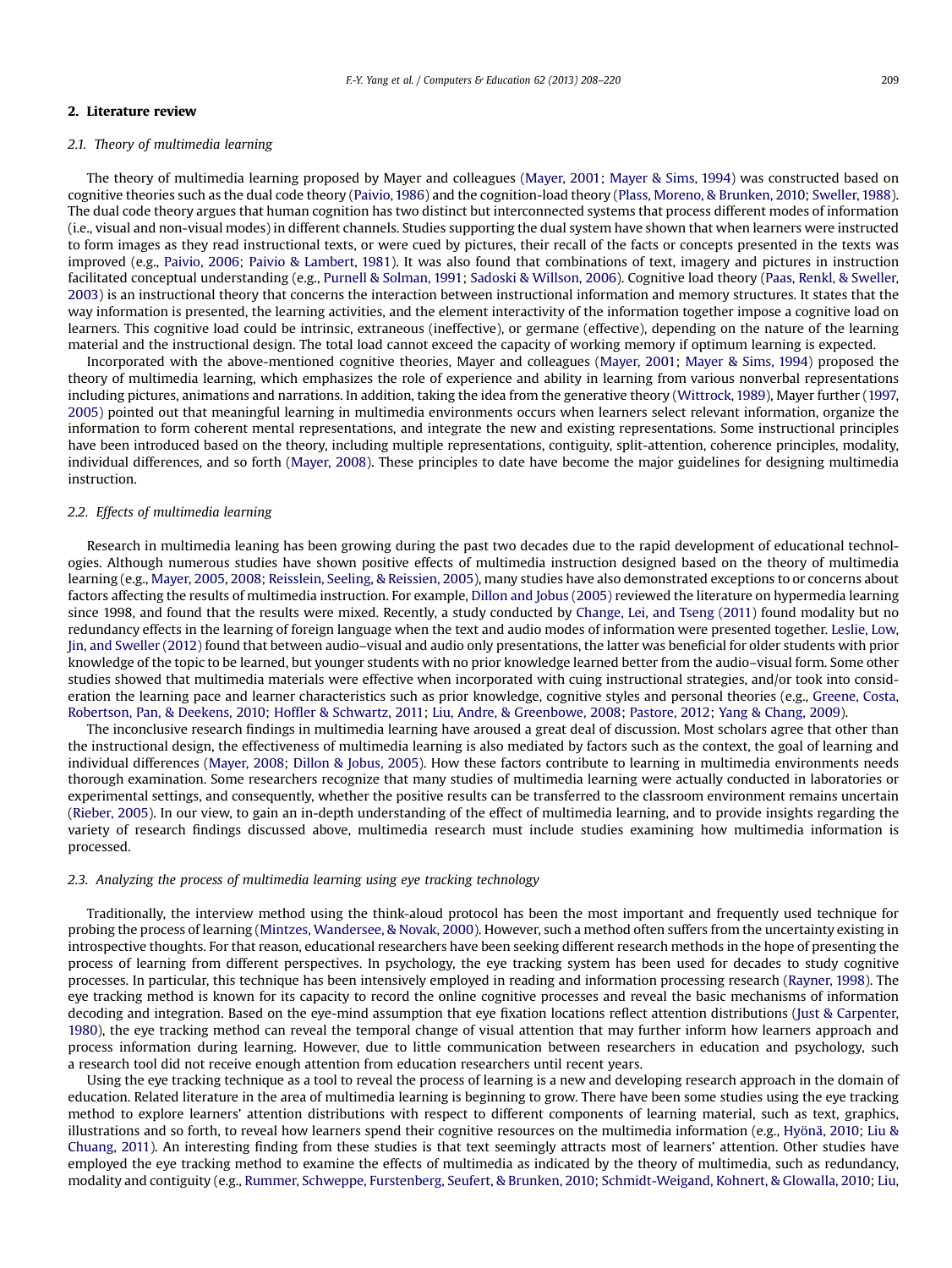[Lai, & Chuang, 2011\)](#page-11-0). These eye movement analyses reveal mixed results of the effects during multimedia learning. In short, the eye-tracking technology allows researchers to picture how learning material is attended to, and to probe in-depth the interactions among processing behaviors, instructional design and learning outcomes.

## 2.4. The role of prior knowledge in the process of multimedia learning

By examining the associations between learners' prior knowledge and learning outcomes, cognitive and educational studies have shown that prior knowledge not only affects the recall and comprehension of domain-related information, but also mediates conceptual change (e.g., [Carey & Spelke, 1994;](#page-10-0) [Schneider & Korkel, 1989;](#page-11-0) [Walker, 1987](#page-12-0)). As mentioned previously, many researchers who have examined the effect of prior knowledge in the context of multimedia learning have demonstrated the interaction between prior knowledge and learning outcomes (e.g., [Greene et al., 2010;](#page-11-0) [Liu et al., 2008](#page-11-0); [Mayer, 2008\)](#page-11-0), but few studies have focused on the learning process. Using the eye tracking method, some recent studies have shown that learners with different levels of prior knowledge display different processing approaches (e.g., [Jarodzka, Scheiter, Gerjets, & Van Got, 2010;](#page-11-0) [She & Chen, 2009\)](#page-11-0). Nevertheless, how these processing behaviors are similar or differ across different subject matters has yet to be fully understood. Thus, another research task in this study was to explore the issue regarding the role of prior knowledge.

In multimedia environments, pictures or graphics are the main source of information for learning. Although how viewers read scenes has attracted great attention from researchers in psychology, there are still debates over what factors influence scene reading [\(Foulsham,](#page-11-0) [Kingstone, & Underwood, 2008;](#page-11-0) [Rayner, 2009\)](#page-11-0). Earlier studies suggest that saliency in a picture (such as contrast, colors, intensity, spatial frequency, etc.) guides where viewers look (e.g., [Koch & Ullman,1985\)](#page-11-0), but later investigations using the eye tracking method argue that there are strong high-level cognitive influences (e.g., [Humphrey & Underwood, 2009](#page-11-0), [2010;](#page-11-0) [Neider & Zelinsky, 2006](#page-11-0); [Underwood, Foulsham, van](#page-11-0) [Loon, & Underwood, 2005\)](#page-11-0). Prior knowledge, in particular domain knowledge, is identified as being a significant cognitive factor mediating the visual attention during scene viewing ([Humphrey & Underwood, 2009;](#page-11-0) [Tatler, Baddeley, & Gilchrist, 2005\)](#page-11-0). However, since the studies of scene perception have employed mostly natural photos or real-life pictures, how learners read the knowledge-based pictures that are frequently included in science texts needs further clarification. Thus, in this study, an attempt was made to explore this issue.

## 2.5. Issues and research questions

Two conclusions can be drawn from the above literature review. First, although research in multimedia learning has been growing significantly in recent years, there is still a lack of studies conducted in authentic classrooms. Second, as many of the existing studies show inconsistent findings, different research approaches are needed to provide insights to explain this discrepancy. Thus, in this study, we have made an attempt to examine learners' visual attention distributions using the eye tracking method as they learned science concepts through a PowerPoint (PPT) multimedia presentation in a real classroom. Two research questions were examined:

- 1. When viewing a PowerPoint (PPT) multimedia presentation consisting of various text–picture formats in a real classroom where an instructor narrated the content, how did the university students allocate their visual attention?
- 2. Was there an effect of prior knowledge on the visual attention distributions?

## 3. Method

## 3.1. Subjects

Twenty-one university students in various science departments, including earth sciences, physics, chemistry and biology, in a national university in Taiwan were voluntarily involved in the study. These students were either in the sophomore or junior years. Among the participants, ten who were majoring in earth sciences were labeled as the ES students, while the other 11 were assigned to the "non-earthscience" (NES) group. It should be noted that the department of Earth Sciences in the participating university offers programs in various disciplines including geology, geophysics, oceanography, meteorology and astronomy. Students in the freshman and sophomore years are required to take the introductory courses in each discipline. Accordingly, the ES students, who had already taken courses related to the theory of plate tectonics and the history of the earth, were identified as learners with relevant prior knowledge. On the other hand, the NES subjects did not take any formal courses related to the earth science.

#### 3.2. Material

A 12–15 min PPT presentation on the topic of "Truth about Dinosaurs" was prepared for the study. The PPT lesson consisted of 12 slides showing various text–picture formats. [Table 1](#page-3-0) shows the design of each slide.

As [Table 1](#page-3-0) shows, the first slide gives the outline of the lesson. Three slides (slides# 2, 3 and 6) contain photos only, while 5 (slides# 4, 5, 7–9) have both text and picture components. Two text–picture slides (slides# 8 and 9) have highlights on the photos (one static highlight and the other animated). The last three slides describe three popular hypotheses about dinosaur extinction. Rather than photos, the three conceptual slides contain different types of conceptual graphics. The content and the design of the PPT presentation were constructed by a content expert who was a professor of the relevant area and a science education researcher. We ensured that the photos used in the PPT material did not appear in any textbooks that the participating ES students might have read prior to the study.

## 3.3. Instruction

The PPT lesson was given to the participants, one at a time, in order to record their eye movements. When giving the lecture, the instructor started with the blank outline slide with only a title on it, and then asked the participating student to think about evidence he/she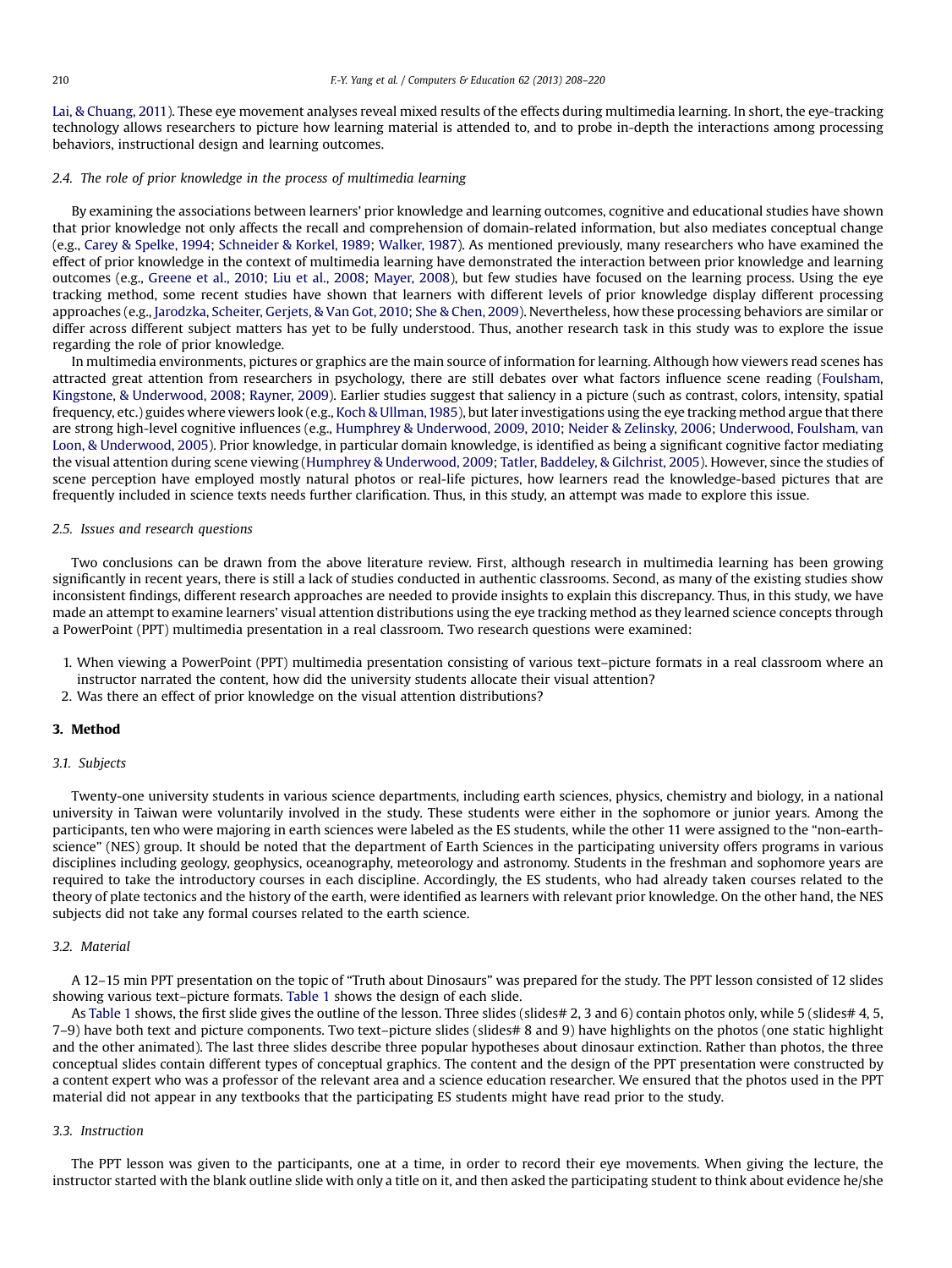<span id="page-3-0"></span>

| Table 1 |  |                                     |
|---------|--|-------------------------------------|
|         |  | The design of the PPT presentation. |

| PPT slide                                          | Text-picture design                                                   | Initiation |
|----------------------------------------------------|-----------------------------------------------------------------------|------------|
| 1. How can you know there were dinosaurs?          | Outline slide indicating sub-topics of the lesson                     | Teacher    |
| 2. Bone                                            | A genuine photo                                                       | Student    |
| 3. Foot print                                      | A genuine photo                                                       | Student    |
| 4. Nest                                            | Text and a genuine photo                                              | Student    |
| 5. Fossil eggs                                     | Text and a genuine photo                                              | Student    |
| 6. How can you know there were dinosaurs?          | Outline slide indicating sub-topics of the lesson                     | Teacher    |
| 7. Coprolites                                      | A genuine photo                                                       | Teacher    |
| 8. Tooth marks                                     | Text and a genuine photo                                              | Teacher    |
| 9. Teeth                                           | Text and a genuine photo with an animated highlight                   | Teacher    |
| 10. Skin marks                                     | Text and a genuine photo with a static highlight                      | Teacher    |
| 11. Cause of dinosaur extinction (Asteroid impact) | Text and a conceptual graphic (A planet model)                        | Teacher    |
| 12. Cause of dinosaur extinction (Plate tectonics) | Text and a conceptual graphic (A structural model of plate tectonics) | Teacher    |
| 13. Cause of dinosaur extinction (Climate change)  | Text and a numerical table                                            | Teacher    |

knew of for the existence of dinosaurs. In doing so, the student was encouraged to initiate some relevant content. Four types of evidence that students would be most familiar with were expected to be identified at this stage. The instructor gave hints if the subject had difficulty pinpointing the evidence. Subsequently, a brief summary of the evidence was shown on the outline slide. The instructor then went over the student-initiated content presented on different slides. Afterward, the instructor went back to the outline slide and talked about other evidence that the students might not be so familiar with. Once again, another summary was shown after the unfamiliar evidence was introduced. The instructor then went over these related slides. Consequently, the outline slide appeared twice during the lecture, separating the student- and teacher-initiated ideas, as indicated in Table 1. Afterward, the instructor went on to explain the three hypotheses about dinosaur extinction displayed in the last three slides. Noticeably, the text zones of the text–picture slides contain information identical to the narrations delivered by the instructor.

#### 3.4. Apparatus

This study employed the faceLAB 4.5 eye tracking system developed by Seeing Machines Company, Australia, which is a remote, nonintrusive and fully automated eye and head tracking system. The system consists of one laptop computer and two miniature cameras that allow the detection of depth. It is able to provide data such as eye movements, pupil size, blink rate, and head movements. According to [Larsson \(2002\)](#page-11-0), the faceLAB system employs a mix of different algorithms to track gaze direction. It first tracks the position of the subject's head using eye-brows, nose and lips, and then uses the data to track the subject's gaze. The identification of fixation is determined by the analytic software, GazeTracker, which is introduced later. The average sampling rate of faceLAB is 60 Hz, that is, 60 eye-movement samples are captured in 1 s. The typical static accuracy of gaze direction measurement is 0.5–1° of rotational error. In addition, it has been reported that people can generally demonstrate a precision better than 0.5° of visual angle. This system has been widely used in human factor, human performance and simulator-based studies (e.g., [Fletcher, Loy, Barnes, & Zelinsky, 2005](#page-11-0); [Young, Mitsopoulos-Rubens, Rudin-Brown, & Lenne,](#page-12-0) [2012\)](#page-12-0). Recently, the apparatus has also been applied in some multimedia learning studies (e.g., [Liu et al., 2011](#page-11-0); [Tsai, Hou, Lai, Liu, & Yang, 2011\)](#page-11-0).

#### 3.5. Procedure

The study was set up in a real classroom. Since there was only one set of eye-tracking equipment available for use, the lecture was given by the same instructor 21 times so that the eye-movements of each participant could be collected. Before the study, the instructor underwent a training session to make sure that he would give the PPT presentation at a proper and consistent pace, and deliver the same quality of content about the topic each time. The multimedia presentation was projected on a 180  $\times$  150 cm screen on the wall, and the screen was 4.6 m from where the subject was seated. The eye tracker was then placed on a table in front of the subject about 70 cm away. Each participating subject went through a calibration process for the eye tracker to capture the correct positions of the subject's eye movements. All the participants passed the calibrations with an accepted angular error of less than 1.0° measured by the eye tracker faceLAB  $\,$ 4.5. The whole presentation took about 12–15 min to complete. During the lecture, a real-time monitoring and recording system was utilized for the researcher to constantly scrutinize the subjects' eye movements. This system overlaid both the subject's eye movements and the PPT material on a computer screen. It also simultaneously recorded the instructor's narrations. According to the post-hoc analysis of the overlaid records, all the subjects' eye movements followed the instructor's narrations, and most of their fixations fell in the areas of interest. At the end, students took a free-recall memory test. Two raters worked together to analyze the number of concept terms and related propositional ideas recalled by these participants. The analysis showed that there was no difference in the recall of the concept terms, but the ES students were able to state significantly more propositional ideas discussed in the lecture than the NES students did (Mean score  $= 12.73$ , SD  $= 3.26$ for the ES group, while Mean score = 9.00, SD = 4.45 for the NES group,  $F = 4.87$ ,  $p < 0.05$ ).

#### 3.6. Data analysis

The eye movement patterns were analyzed by the GazeTracker 8 software which classifies fixations based on the dispersion-threshold identification algorithm that utilizes the fact that fixation points tend to cluster closely together [\(Salvucci & Goldberg, 2000\)](#page-11-0). The maximum gap interval between two subsequent gaze points that can be included in a fixation is set to 0.035 s. According to Rayner's review ([1998](#page-11-0)), fixation durations may range from 100 ms to 500 ms, with an average of about 250 ms. [Tsai, Yen, and Wang \(2005\)](#page-11-0) also found similar average fixation durations among Chinese readers. In addition, during scene perception, fixation durations tend to be longer than those in text reading, with the average fixation duration being closer to 300 ms [\(Rayner, 2009](#page-11-0)). Although an eye fixation can pick up information of the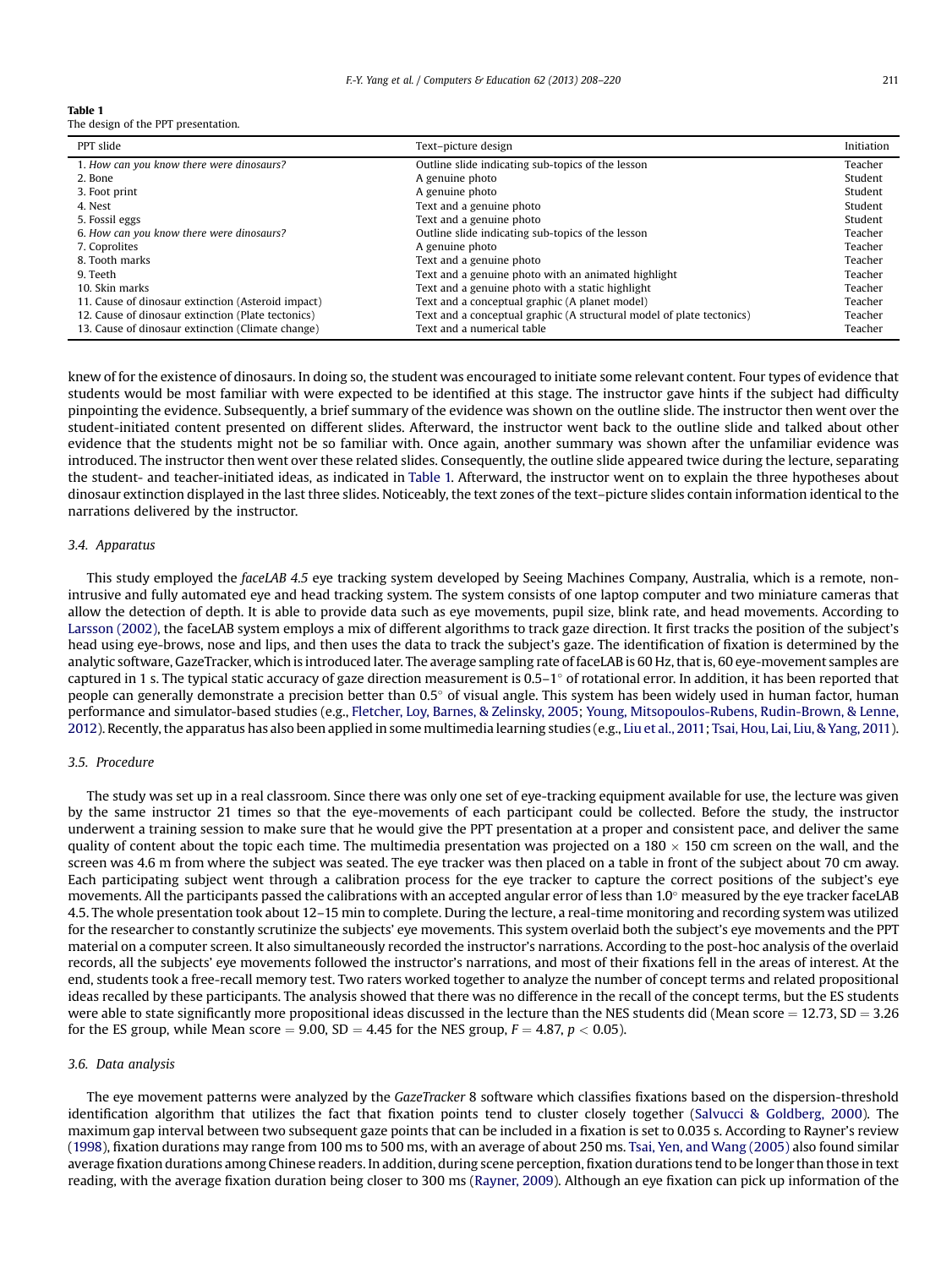<span id="page-4-0"></span>

Fig. 1. An example of eye movement patterns of one subject. The square areas indicate look-zones (i.e., areas of interest).

simple visual stimulus in less than100 ms, prior studies have shown that about150–200 ms is needed for our brain to interpret and utilize the fixated information ([Salthouse & Ellis,1980;](#page-11-0) [Sereno, Rayner, & Posner,1998;](#page-11-0)[Vaughan & Graefe,1977](#page-12-0)). Considering that the main inquiry of this study is related to the reading of conceptual passages and graphics, we focused on analyzing fixations with a duration greater than 150 ms. To study the attention distribution, the various fixation measures, indicating attention distributions and time needed for information processing, and saccade paths, suggesting sequence of information processing and integration of information, were the main foci of the analysis.

For the purpose of examining the subject's attention distributions on the different components of the PPT slides, each slide was divided into several 'look-zones' (as indicated by the square areas shown in Fig. 1) consisting of title, texts, picture or graphics with or without animation.

To summarize the eye movement patterns on each PPT slide, 3 eye-movement measures were used, including total fixation duration (TFD), number of fixations (NF), and average fixation duration (AFD). Besides, the total time shown (TTS) and the total time tracked (TTT) were also abstracted for calculating the percentage of various attention distributions. Meanwhile, to analyze the attention distributions on different medium components (look-zones) on a slide, 6 eye movement measures were used, including percentage of time spent in zone (PTSZ), fixation count (FC), percentage of total fixations (PTF), total fixation duration (TFD), percentage of time fixated related to total fixation duration (PTFRTFD), and average fixation duration (AFD). These eye movement measures represent cognitive activities related to reading, comprehension and movement of attention. In brief, the fixation measures such as NF, FC and TFD, indicate the period of time needed to acquire new information ([Rayner, 2009](#page-11-0)). Meanwhile, the average fixation duration, AFD, while reveals the time for information processing, could be influenced by the nature of the task given to the participants ([Rayner, 2009](#page-11-0)). On the other hand, the percentage measures including PVT, PTSZ, PTF and PTFRTFD were employed in the study to show attention distributions in terms of reading time and fixation durations for different target areas of interest. In addition, the times of saccade paths indicating the back-and-forth scanning between different zones were recorded. These times can reveal the processes of integration between different modes of information ([Holsanova, Holmberg, & Holmqvist, 2009](#page-11-0)). Table 2 provides the definitions of these eye movement and other measures.

The eye-movement data were exported to Excel, and SPSS was then applied for further statistical analyses. The descriptive statistics, t-tests and one-way ANOVA along with the homogeneity tests were performed to find differences in eye movements between the slides and between the different background groups (ES vs. NES). The t-tests showed the within-subject difference concerning variation between different modes of presentation, while one-way ANOVA was applied to examine between-subject differences regarding the students' different academic backgrounds. Moreover, to illustrate the difference of visual attention to the conceptual models among learners with different academic backgrounds, the fixation densities of the two academic groups on the last three slides were collected and compared.

#### Table 2

Definitions for the eye-movement measures and other study measures.

| Eye-movement measure                                                       | Definition                                                                                  |
|----------------------------------------------------------------------------|---------------------------------------------------------------------------------------------|
| 1. Total fixation duration (TFD)                                           | Sum of durations of all fixation points on a slide                                          |
| 2. Number of fixations (NF)                                                | Sum of number of all fixation points on a slide                                             |
| 3. Average fixation duration (AFD)                                         | Average duration of a fixation point                                                        |
| 4. Percentage of viewing time (PVT)                                        | Total fixation duration divided by the total time shown                                     |
| 5. Percentage of time spent in zone (PTSZ)                                 | Total time in a look-zone, such as a text or picture zone, divided by total time tracked    |
| 6. Fixation count (FC)                                                     | Number of fixation points in a zone                                                         |
| 7. Percentage of total fixation (PTF)                                      | Fixation count divided by number of fixations                                               |
| 8. Percentage of time fixated related to total fixation duration (PTFRTFD) | Total fixation duration in a zone divided by total fixation duration of the whole slide     |
| 9. Sum of saccade paths (SSP)                                              | Sum of all back-and-forth scanning (saccade) between look-zones                             |
| 10. Frequency of saccade path (FSP)                                        | Times of saccades divided by total time tracked                                             |
| Other measure                                                              | <b>Definition</b>                                                                           |
| 1. Total time shown (TTS)                                                  | Total time displayed by a slide, including time not recorded by the eye tracker             |
| 2. Total time tracked (TTT)                                                | Total time in a slide recorded by the eye tracker, including fixation and saccade durations |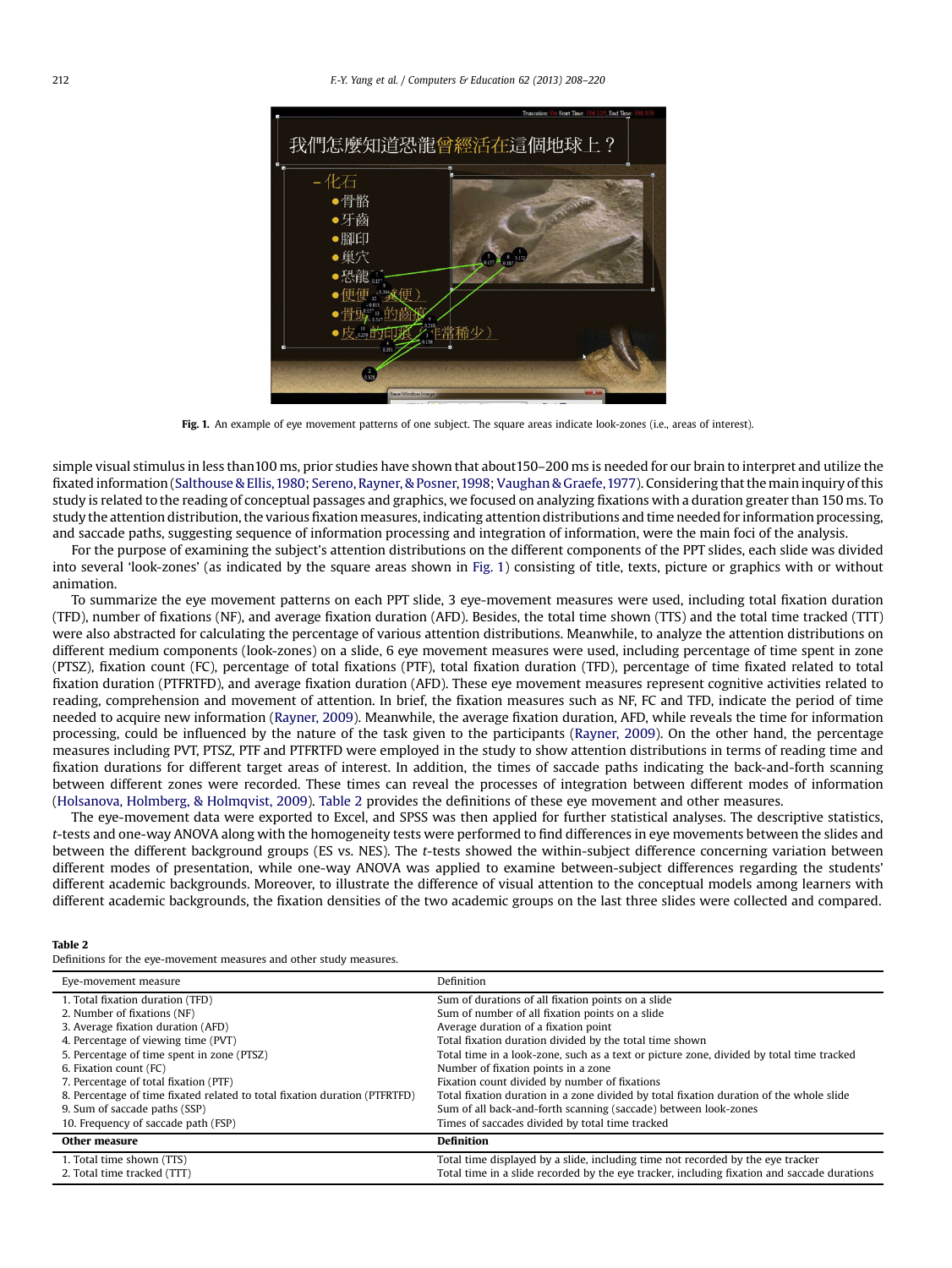## 4. Results

To avoid long explanations of each eye movement measure, the findings of the study are organized in response to the research questions, focusing on how the various slides as well as the text/picture zones of the multimedia presentation are viewed and inspected. A discussion of the role of prior knowledge then follows.

## 4.1. Eye movement patterns with respect to different text–picture formats and look-zones

Table 3 displays a brief summary of the students' general eye-movement patterns for each PPT slide. Paired-t tests were applied to test the differences between slides of different text–picture formats. As Table 3 shows, the percentages of viewing time (i.e., the total fixation duration divided by the total time tracked) on the PPT slides ranged from 29.7% to 59.2%, meaning that much of the students' attention was allocated outside the PPT presentation. It is believed that the instructor was the main target of attention when the students were not attending to the PPT presentation. The outline slide received the least percentage of viewing time at its first appearance. On average, the slides containing both text and photos seemed to receive higher visual attention than those showing photos alone (average PVTs  $= 43.8\%$ and 35.1% respectively,  $t = 4.1$ ,  $p < 0.01$ ). Nevertheless, the average fixation durations related to the time needed for processing information, were longer for the slides with photos alone (average  $AFD = 261$  ms for the simple text–photo slides and 280 for the photo-alone slides,  $t = 3.58$ ,  $p < 0.01$ ), especially those slides related to ideas initiated by the students (e.g., slides about bones and footprints). Among the three text–photo slides (Nest, Egg and Tooth Marks), the average fixation durations and the percentages of viewing time were slightly higher for the one raised by the instructor, but no statistical significance was found. In addition, among all the text–picture slides except the last three conceptual ones, higher average fixation durations were found for the two with highlights (AFD =  $273$  ms for highlighted slides, and  $261$  ms for the others,  $t = 2.70$ ,  $p < 0.05$ ). Further, between the text-photo-highlighted slides (i.e., teeth vs. skin mark), the latter received a higher percentage of viewing time ( $t = 3.69$ ,  $p < 0.01$ ), but the average fixation durations showed no difference.

It has been mentioned that the last three slides discussed the hypotheses about dinosaur extinction. Three different types of pictures were employed. It was found that the participants spent the highest overall visual processing time, indicated by the average fixation duration, on the "Asteroid impact" slide. Regarding the percentage of viewing time, no statistical difference was found between the "Asteroid impact" and "Plate tectonics" slides. However, the students showed the lowest percentage of viewing time when reading the slide describing climate change as the cause of extinction (compared with "Asteroid impact",  $t = 3.60$ ,  $p < 0.01$ ; with "Plate tectonics, "  $t = 2.5$ ,  $p < 0.05$ ).

### 4.2. Visual attention distributions for different look-zones

As previously mentioned, three areas of interest including title, text and picture were denoted as look-zones for analysis. [Table 4](#page-6-0) lists a summary and the result of the t-test analyses for attention distributions, indicated by PTSZ, FC, PTFRTFD and AFD, on the different lookzones of individual PPT slides. It should be noted that, since titles received rather low reading time, they were not included in the t-test analysis. The result of the analysis showed that, first, students rarely looked at the title zones. Second, when text and pictures appeared together on a slide, higher visual attention was allocated to the text zones, but the average fixation durations on the pictures were generally higher. Third, among all the text–picture slides, the conceptual graphics seemed to receive higher percentages of visual attention compared to that given to actual photos, except for the photo of "Teeth," which included an animated highlight. Fourth, between slides with highlighted pictures, the attention distribution was higher for the animated picture; in contrast, the text zone of the slide with the static highlight received higher attention. Among the last three conceptual slides, a significant difference between the text and picture zones was found only on the plate tectonics slide. Meanwhile, the average fixation duration on the "Plate tectonics" graphic was also the highest.

## 4.3. Attention distributions and academic background

To find any differences of eye movement patterns between the different academic backgrounds, one-way ANOVA was applied. Homogeneity tests were first conducted to examine the equal variance requirement. [Table 5](#page-6-0) displays the summary of overall significant effects. It should be noted that since there were only about 10 subjects in each academic group, the statistical effects could be small. Therefore, rather than merely reporting the findings at the 95% confidence level, findings significant at the 90% level are also noted. According to [Table 5](#page-6-0), the

#### Table 3

Summary of attention distribution on each PPT slide.

| PPT page (Student or Teacher initiated)      | Text-picture format                       | TTS/TTT(s) | TFD $(s)$ (PVT $\%$ ) | <b>NF</b> | $AFD$ ( $ms$ ) |
|----------------------------------------------|-------------------------------------------|------------|-----------------------|-----------|----------------|
| How can you know there were dinosaurs? $(S)$ | Outline page                              | 20.0/8.7   | 6.0(29.7)             | 22.8      | 255            |
| How can you know there were dinosaurs? (T)   | The outline (Second appearance)           | 8.7/7.2    | 4.9(59.2)             | 35.7      | 269            |
| Bone (S)                                     | Photo alone                               | 54.4/24.6  | 16.8 (32.4)           | 58.9      | 278            |
| Foot print $(S)$                             | Photo alone                               | 62.6/27.7  | 20.4(35.8)            | 68.5      | 292            |
| Coprolites (T)                               | Photo alone                               | 45.8/23.4  | 16.8(37.1)            | 60.7      | 270            |
| Nest $(S)$                                   | Text-picture                              | 37.4/25.0  | 16.4(42.5)            | 62.9      | 257            |
| Fossil eggs (S)                              | Text-picture                              | 66.3/38.7  | 24.1 (37.2)           | 92.9      | 259            |
| Tooth marks (T)                              | Text-picture                              | 41.7/30.8  | 20.7(49.0)            | 77.0      | 266            |
| Teeth $(T)$                                  | Text-picture-highlight (animated)         | 38.5/22.3  | 14.5(40.8)            | 53.0      | 271            |
| Skin marks (T)                               | Text-picture-highlight (static)           | 50.2/37.4  | 25.8(50.9)            | 93.1      | 274            |
| Cause of extinction (Asteroid impact) (T)    | Text-conceptual graphic (planet model)    | 18.8/12.4  | 8.5(49.9)             | 30.1      | 287            |
| Cause of extinction (Plate tectonics) (T)    | Text-conceptual graphic (Cartoon drawing) | 27.2/18.3  | 12.7(46.4)            | 45.5      | 274            |
| Cause of extinction (Climate change) (T)     | Text-numerical diagram                    | 25.0/13.4  | 9.1(38.5)             | 33.5      | 270            |

Note: (1) TTS: Total time shown; (2) TTT: Total time tracked; (3) Percentage of viewing time (PVT) = Total fixation duration (TFD)/Total time shown (TTS); (4) NF: Number of fixations; (5) AFD: Average fixation duration.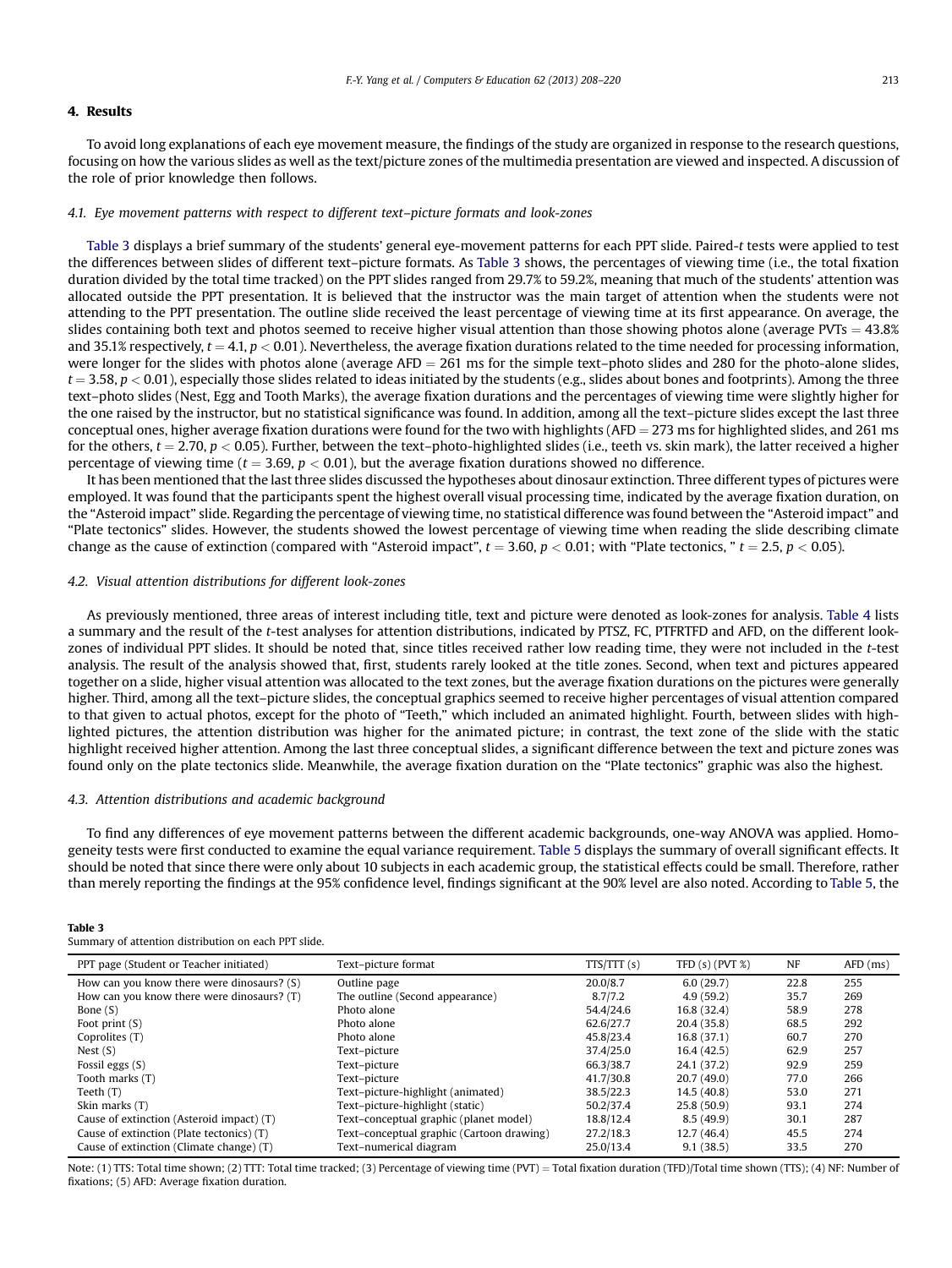#### <span id="page-6-0"></span>Table 4

Distributions of visual attention on different look-zones and the significance of the t-test analyses for the distributions between text and picture zones.

| PPT slide (S: Initiated by students)                       | PTSZ $(\%)$ |           | FC      |               | PTFRTFD (%) |                     | $AFD$ ( $ms$ ) |           |          |       |         |                      |
|------------------------------------------------------------|-------------|-----------|---------|---------------|-------------|---------------------|----------------|-----------|----------|-------|---------|----------------------|
|                                                            | Title       | Text      | Picture | Title         | Text        | Picture             | Title          | Text      | Picture  | Title | Text    | Picture              |
| How can you know there were dinosaurs? – First appearance  | 4.2         | 13.3      | 18.8    | 2.2           | 7.00        | $10.2$ <sup>*</sup> | 8.7            | 28.7      | $47.5*$  | 232   | 235     | $264$ <sup>*</sup> ) |
| How can you know there were dinosaurs? – Second appearance | 0.4         | $40.9**$  | 3.3     | 0.1           | $12.0**$    | 1.4                 | 0.5            | $51.6***$ | 3.9      | 258   | $359**$ | 245                  |
| Bone $(S)$                                                 | 0.0         | N/A       | 38.2    | 0.0           | N/A         | 53                  | 0.0            | N/A       | 84.3     | N/A   | N/A     | 275                  |
| Foot print $(S)$                                           | 0.9         | N/A       | 34.8    | 1.6           | N/A         | 58.0                | 2.3            | N/A       | 61.7     | 284   | N/A     | 284                  |
| Coprolites                                                 | 3.4         | N/A       | 39.9    | 3.8           | N/A         | 45.0                | 6.3            | N/A       | 71.2     | 235   | N/A     | 274                  |
| Nest $(S)$                                                 | 0.7         | $42.2***$ | 15.2    | 0.8           | $39.2***$   | 14.4                | 1.0            | $57.5***$ | 25.3     | 209   | 256     | $277$ <sup>(*)</sup> |
| Fossil eggs (S)                                            | 0.7         | $28.3*$   | 20.8    | 1.3           | $45.4*$     | 33.7                | 1.5            | $48.4($ * | 36.8     | 250   | 254     | 260                  |
| Tooth marks                                                | 1.8         | $42.4***$ | 17.5    | 1.9           | $46.5*$     | 17.0                | 2.9            | $55.4***$ | 26.7     | 244   | 254     | $294**$              |
| Teeth with animated highlight                              | 1.1         | 14.2      | 34.0    | 0.8           | 11.6        | 30.5                | 1.8            | 22.0      | $59.1**$ | 254   | 244     | 283**                |
| Skin marks with static highlight                           | 1.1         | $43.7**$  | 20.3    | $1.4^{\circ}$ | $55.5*$     | 26.8                | 1.8            | $57.7***$ | 29.5     | 232   | 268     | 287                  |
| Cause of extinction (Celestial cause)                      | 0.8         | 24.9      | 36.5    | 0.2           | 13.1        | 12.8                | 0.6            | 37.9      | 47.6     | 172   | 269     | 286                  |
| Cause of extinction (Plate tectonics)                      | 0.7         | $37.9***$ | 21.4    | 0.6           | $26.3***$   | 14.0                | 1.1            | $57.4***$ | 31.8     | 228   | 265     | 300*                 |
| Cause of extinction (Climate change)                       | 1.2         | 20.2      | 25.6    | 0.6           | 12.4        | 15.2                | 1.6            | 40.9      | 41.0     | 210   | 279     | 275                  |

Note: (1) PTST: Percent time spent in zone; (2) FC: Fixation count; (3) PTFRTFD: Percentage of time fixated related to total fixation duration; (4) AFD: Average fixation duration; (5) (\*)  $p < 0.1$ ; \* $p < 0.05$ ; \*\* $p < 0.01$ .

associations between eye movement measures and academic background were evident for most slides, for which the ES students seemed to pay higher visual attention to the text zones. However, for the picture zones, either no background effect was found or higher visual attention was actually found among the NES students. As far as the three slides discussing the possible cause of dinosaur extinction are concerned, the background effect was also more significant for the text zones. It should be noted that, while no background effect was found for the pictures illustrating the asteroid impact and climate change hypotheses, the NES students showed higher visual attention to the conceptual graphic of the plate tectonics slide. Nevertheless, the effect was only significant at the 90% level of confidence.

## 4.4. Fixation density analysis of slides describing "dinosaur extinction"

In the PPT presentation, most of the slides described facts about dinosaurs, and actual photos were used to demonstrate these facts. Unlike these slides, the last three explaining scientific hypotheses about dinosaur extinction were illustrated with three different conceptual

#### Table 5

Effects of prior knowledge on slides and different look-zones.

| PPT page                               | Design                                          | Look-zone       | Significant differences in eye<br>movement measures | Main effects |
|----------------------------------------|-------------------------------------------------|-----------------|-----------------------------------------------------|--------------|
| How can you know there were dinosaurs? | Outline slide (text and photo)                  | Summary         |                                                     | Not found    |
| (First appearance)                     |                                                 | Text            | PTF, PTFRTFD, AFD                                   | ES > NES     |
|                                        |                                                 | Photo           | PTFRTFD*                                            | ES < NES     |
| How can you know there were dinosaurs? | Outline slide (text and photo)                  | Summary         | TTT, NF                                             | ES > NES     |
| (Second appearance)                    |                                                 | Text            | FC                                                  | ES > NES     |
|                                        |                                                 | Photo           |                                                     | Not found    |
| Bone $(S)$                             | Photo alone                                     | Summary         | TFD*, NF*                                           | ES > NES     |
|                                        |                                                 | Photo           | PTSZ*                                               | ES > NES     |
| Foot print $(S)$                       | Photo alone                                     | Summary         |                                                     | Not found    |
|                                        |                                                 | Photo           | TTZ, FC, PTF, TFD, PTFRTFD                          | ES > NES     |
| Corllopus                              | Photo alone                                     | Summary         |                                                     | Not found    |
|                                        |                                                 | Photo           | $PTF^*$                                             | ES > NES     |
| Nest $(S)$                             | Text and photo                                  | Summary         | TFD. NF                                             | ES > NES     |
|                                        |                                                 | Text            | FC, TFD, PTFRTFD                                    | ES > NES     |
|                                        |                                                 | Photo           |                                                     | Not found    |
| Fossil eggs $(S)$                      | Text and photo                                  | Summary         |                                                     | Not found    |
|                                        |                                                 | Text            | FC*, PTF*, TFD, PTFRTFD                             | ES > NES     |
|                                        |                                                 | Photo           |                                                     | Not found    |
| Tooth marks                            | Text and photo                                  | Summary         | TTT*, TFD, NF                                       | ES > NES     |
|                                        |                                                 | Text            | PTSZ*, FC, PTF, TFD, PTFRTFD, AFD                   | ES > NES     |
|                                        |                                                 | Photo           |                                                     | Not found    |
| Teeth                                  | Text and photo with an animated highlight       | Summary         | TTT*, NF*                                           | ES < NES     |
|                                        |                                                 | Text            | PTSZ, PTF*, TFD*, PTFRTFD*                          | ES > NES     |
|                                        |                                                 | Photo           |                                                     | Not found    |
| Skin marks                             | Text and photo with a static highlight          | Summary         |                                                     | Not found    |
|                                        |                                                 | Text            | PTF*, PTFRTFD, AFD                                  | ES > NES     |
|                                        |                                                 | Photo           |                                                     | Not found    |
| Cause of extinction (Asteroid impact)  | Text and a conceptual graphic (planet model)    | Summary         | TTT, TFD, NF*, AFD                                  | ES > NES     |
|                                        |                                                 | Text            | PTSZ, PTF*, AFD                                     | ES > NES     |
|                                        |                                                 | Graphic         |                                                     | Not found    |
| Cause of extinction (Plate tectonics)  | Text and a conceptual graphic (cartoon picture) | Summary         |                                                     | Not found    |
|                                        |                                                 | Text            | PTSZ, PTF*, TFD*, PTFRTFD                           | ES > NES     |
|                                        |                                                 | Graphic         | PTFRTF*                                             | ES < NES     |
| Cause of extinction (Climate change)   | Text and a numerical diagram                    | Summary         |                                                     | Not found    |
|                                        |                                                 | Text            | FC*, PTF*, TFD, PTFRTFD, AFD*                       | ES > NES     |
|                                        |                                                 | Numerical table |                                                     | Not found    |

Note: The asterisk sign (\*) indicates 90% level of confidence. For the rest, the 95% confidence level was achieved.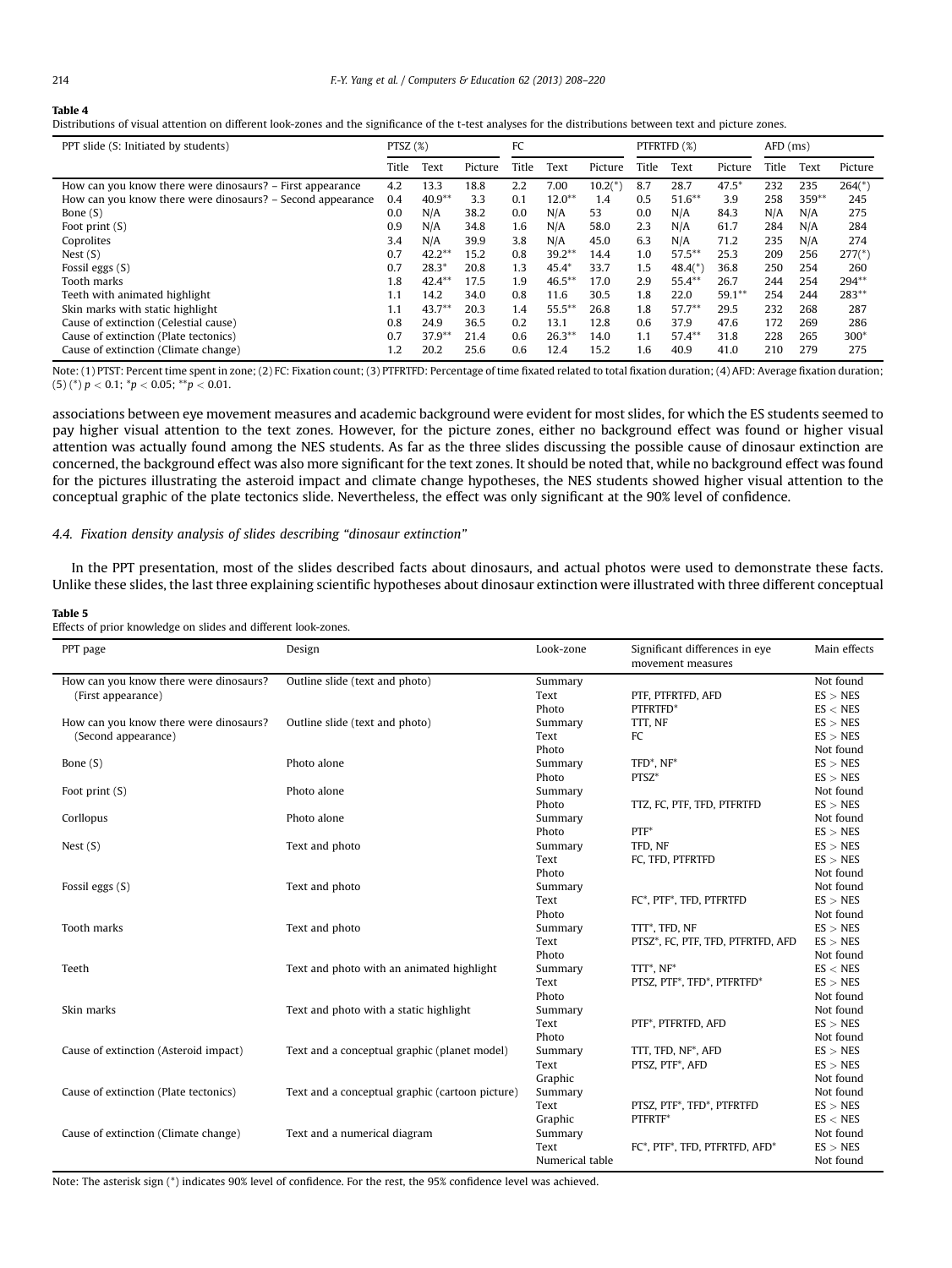

Fig. 2. Comparison of eye movement patterns on the slide of "Asteroid impact" between SE (on the left) and NSE (on the right) students. As the graphics show, the fixation densities of the SE students were higher on keywords in the text zone and on the orbit center as well as on the labels in the graphic zone.

graphics. These different types of graphics, including two different conceptual models and a numerical graphic, are frequently seen in science reports or textbooks. Therefore, an in-depth analysis of these slides shall shed some light on how students approach similar scientific illustrations. It has been shown that when viewing the three slides, the ES students paid more attention to the text zones than did the NES students. However, no significant difference was found in the graphic zones, except for the plate tectonics slide. This finding seems to suggest that prior knowledge was associated more with the text reading rather than with the graphic viewing.

To further probe into how students of different backgrounds inspected the different hypotheses, we accumulated all the fixation points of the subjects of the same background on each hypothesis slide. By this method, exactly which location on each slide received the most visual attention overall can be displayed visually. Figs. 2–4 show the result.

Several findings can be drawn from these figures. First, the ES students attended more to the keyword areas in the text zones. For instance, the fixation densities for the ES students were higher for the key terms such as "asteroid impact," "plate/volcanic activities," and the "living environment" of the individual hypotheses. Second, the fixations of the ES students were more concentrated on some particular graphic areas. For example, on the "Asteroid impact" slide, fixation density was higher for the ES subjects at the center of the orbiting planets and the labels of the photo. When viewing the graphics about plate tectonics, the ES students tended to look more at the plate boundaries and the mountain areas where volcanic activities were evident. Nevertheless, the eye movements were more arbitrary on the "climate change" slide. Even so, there was seemingly a trend that the ES students appeared to notice the low peaks of the numerical line more, indicating fluctuation of past temperatures.

## 4.5. Analysis of saccade paths

Students' back-and-forth scanning (saccade paths) between different look-zones was calculated and the results are displayed in [Table 6.](#page-8-0) The sum of saccade paths (SSP) indicates the total number of times of back-and-forth scanning between different look-zones, while integration between text and picture (ITP) is the sum of the saccade paths between the text and picture zones. Comparisons of the saccade paths between different background students were performed by ANOVA. However, it should be noted that the students did not spend the same amount of time on each slide. Consequently, the longer the viewing time of a slide, the higher the chance of performing saccade scanning. Hence, to reduce the possibility of overestimating students' back-and-forth scanning, we divided the SSP on each slide by the total time tracked (TTT) of the slide. The re-calculated data are listed in parentheses in[Table 6](#page-8-0). The ANOVA was then conducted. The manipulation would give us some idea about how frequently the saccade scanning was performed by different participants in the same given period of time.

The saccade path numbers show that inter-zone scanning was evident during the PPT learning, and the mean comparisons including ANOVA seem to suggest a trend that the ES students performed higher back-and-forth scans. A similar result was obtained from the re-calculated data indicating the frequency of scanning per second. As far as the three conceptual slides are concerned, significant differences were found in the "asteroid impact" and "plate tectonics" slides, but there were no differences in the "climate change" slide.



Fig. 3. Comparison of eye movement patterns on the slide of "Plate tectonics" between SE (on the left) and NSE (on the right) students. As the graphics show, the fixation densities of the SE students were higher on keywords in the text zone and on the plate boundary as well as on the mountain with volcanic activity in the graphic zone.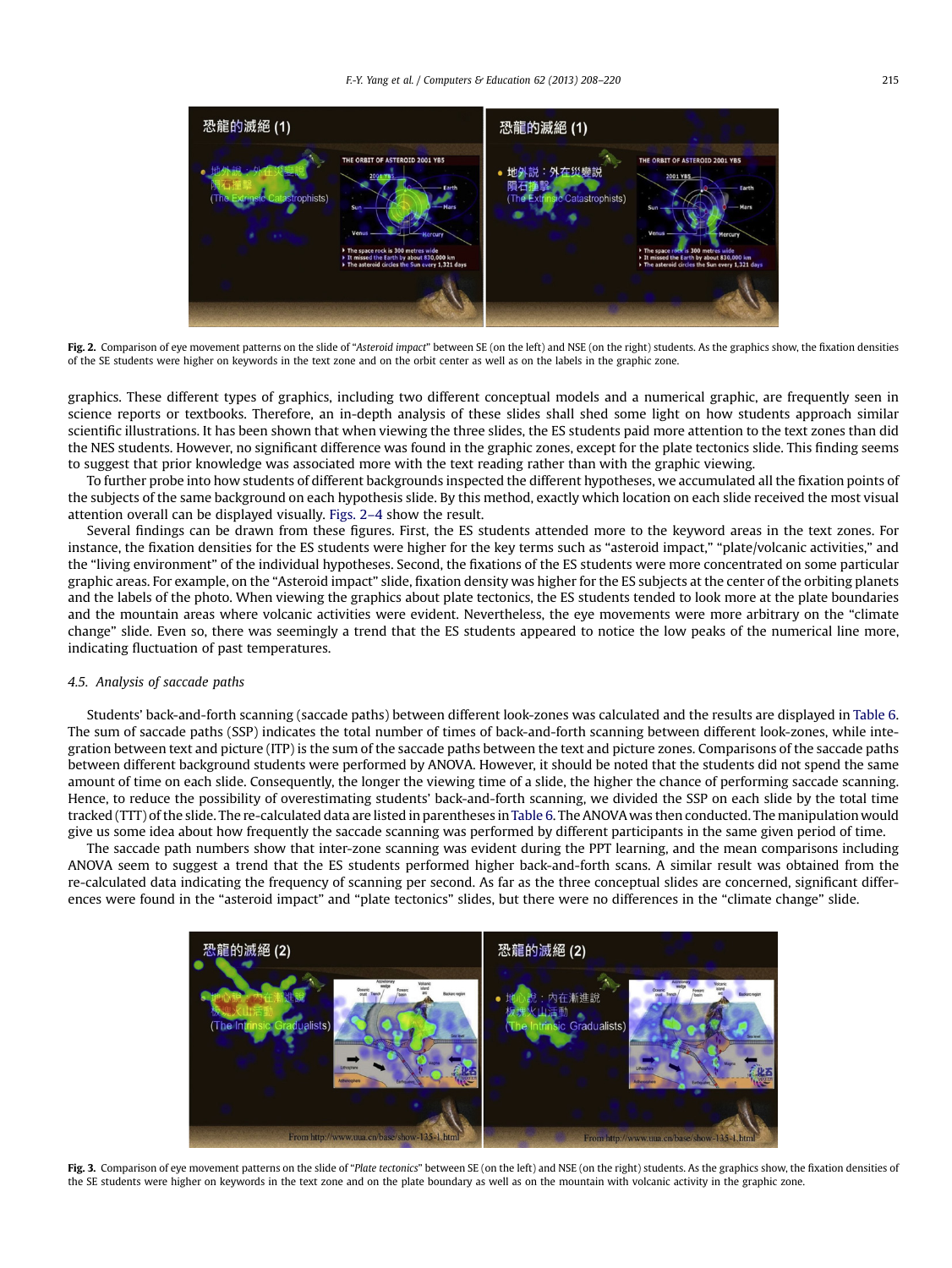<span id="page-8-0"></span>

Fig. 4. Comparison of eye movement patterns on the slide of "Climate change" between SE (on the left) and NSE (on the right) students. As the graphics show, the eye movement patterns of both the SE and NSE students are more arbitrary. Nevertheless, the SE students seem to have noticed more of the low peaks of the data line.

#### 5. Summary and discussion

In this study, we used the eye tracker to record and analyze learners' visual attention distributions over a multimedia (PPT) presentation in a real classroom where an instructor gave a lecture on the topic of dinosaurs. Our study showed that during the presentation, the students allocated much of their attention to both the PPT presentation and to the instructor. When viewing the PPT slides, visual attention increased for those slides containing both text and picture components, compared to those with pictures alone. Among the text and picture zones (excluding the hypothesis slides), the text zones in general received higher percentages of viewing time. It was found that the average fixation duration, which relates strongly to the cognitive activities required to process information, was longer on pictures than on text. Among the text–picture slides, the slides on the teacher-initiated evidence obtained higher average fixation durations. When viewing the slides describing scientific hypotheses, the difference in visual attention between the text and picture zones reduced, except for the one slide illustrating the plate tectonics hypothesis. Further statistical analysis revealed that the effect of prior knowledge was evident mostly in the text zones. Although in most cases there was no difference in the viewing time of the pictures between the different background groups, further analyses of the densities of fixations revealed that the ES students knew better where to look. Finally, the analysis of the saccade paths showed that the inter-zone scanning, indicating integration of different modes of presentation, was evident during the PPT presentation. As expected, the ES students performed generally better than did the NES learners.

From these findings, several inferences are worthy of further discussion. First, the written texts seemed to be a major source of information for learning during the multimedia presentation. The crucial role of text in multimedia learning has been documented by some previous studies (e.g., [Hegarty & Just, 1993;](#page-11-0) [Liu & Chuang, 2011;](#page-11-0) [Schmidt-Weigand et al., 2010\)](#page-11-0). In these studies, the advantage of auditory text over written text is frequently reported. However in this study, although the instructor provided an auditory input of information that

#### Table 6

Group differences in numbers of saccade scanning between text and picture look-zones.

| PPT page                               | Design                                        | BK         | SSP (TSP/TTT)         | ITP (IBTP/TTT)     |
|----------------------------------------|-----------------------------------------------|------------|-----------------------|--------------------|
| How can you know there were dinosaurs? | The first slide organizing the content        | ES         | $11.36**$ (0.89)      | $7.64**$ (0.63)    |
|                                        | (containing both text and picture)            | <b>NES</b> | 5.10(1.00)            | 3.00(0.65)         |
|                                        |                                               | Mean       | 8.38(0.95)            | 5.43(0.64)         |
| Nest $(S)$                             | Text and picture                              | ES         | 11.64(0.41)           | 8.36(0.29)         |
|                                        |                                               | <b>NES</b> | 8.40 (0.38)           | 5.60(0.24)         |
|                                        |                                               | Mean       | 10.10(0.40)           | 7.05(0.27)         |
| Fossil eggs (S)                        | Text and picture                              | ES         | $19.73^* (0.49^{**})$ | $14.55***(0.36**)$ |
|                                        |                                               | <b>NES</b> | 13.40 (0.34)          | 8.80(0.22)         |
|                                        |                                               | Mean       | 16.71 (0.42)          | 11.81 (0.29)       |
| Tooth marks                            | Text and picture                              | ES         | $13.82**$ (0.44)      | $8.91^* (0.29)$    |
|                                        |                                               | <b>NES</b> | 10.10(0.40)           | 6.20(0.23)         |
|                                        |                                               | Mean       | 12.05(0.41)           | 7.62(0.26)         |
| Teeth                                  | Text and picture with the animated highlight  | ES         | $9.00(0.48^*)$        | $6.73^* (0.34^*)$  |
|                                        |                                               | <b>NES</b> | 6.30(0.27)            | 3.30(0.16)         |
|                                        |                                               | Mean       | 7.71(0.38)            | 5.10(0.29)         |
| Skin marks                             | Text and picture with the static highlight    | ES         | 15.18 (0.44)          | $12.82(0.36^{**})$ |
|                                        |                                               | <b>NES</b> | 14.30 (0.37)          | 10.30(0.25)        |
|                                        |                                               | Mean       | 14.76 (0.40)          | 11.62(0.31)        |
| Cause of extinction (Celestial cause)  | Text and a conceptual graphic (planet model)  | ES         | $7.55***(0.50)$       | $6.18**$ (0.25)    |
|                                        |                                               | <b>NES</b> | 3.30(0.38)            | 2.60(0.38)         |
|                                        |                                               | Mean       | 5.52(0.44)            | 4.48(0.31)         |
| Cause of extinction (Plate tectonics)  | Text and a conceptual graphic (Cartoon model) | ES         | $11.18(0.64^*)$       | $9.18(0.52^*)$     |
|                                        |                                               | <b>NES</b> | 9.40(0.49)            | 7.90(0.41)         |
|                                        |                                               | Mean       | 10.33(0.57)           | 8.57(0.47)         |
| Cause of extinction (Climate change)   | Text and a numerical table                    | ES         | 7.82(0.62)            | 5.45(0.43)         |
|                                        |                                               | <b>NES</b> | 6.00(0.47)            | 4.50(0.35)         |
|                                        |                                               | Mean       | 6.95(0.55)            | 5.50(0.39)         |

Note: (1) SSP: Sum of saccade paths; (2) ITP: Sum of the saccade paths between text and picture zones; (3) TSP/TTT = Total saccade paths/Total time tracked; (4) IBTP/ TTT = Integration between text and picture/Total time tracked; (5) \*\*p < 0.05; \*p < 0.1.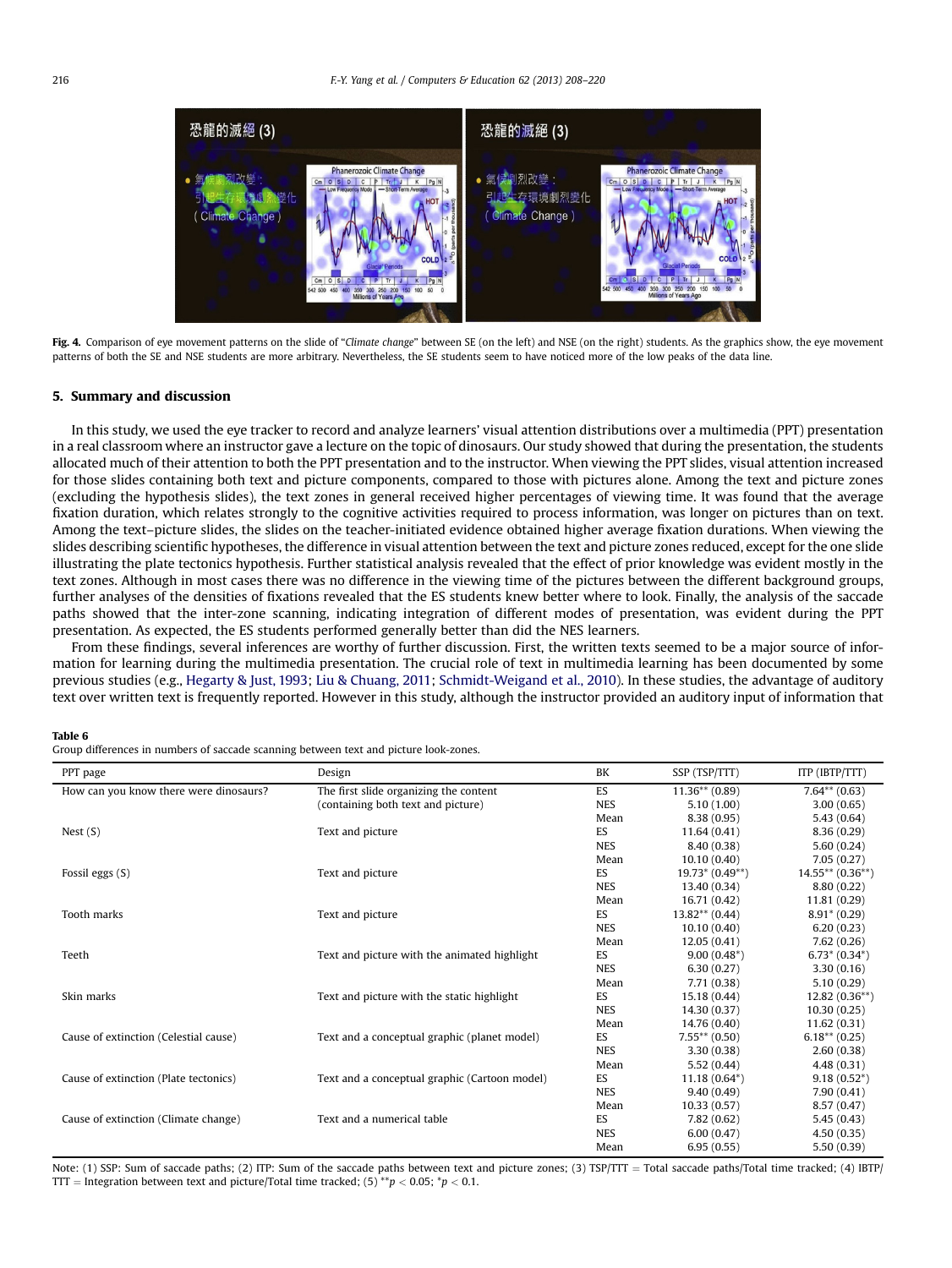was identical to the written text on the PPT slides, the students did not focus their attention more on the picture zone. Instead, their attention stayed largely on the text zones. This significant attention to the written texts was even more apparent among the ES students who had higher relevant knowledge and who also scored higher on the memory test.

In multimedia learning, many studies have shown the redundancy effect when auditory and written modes of presentation appear together [\(Kalyuga, 2009;](#page-11-0) [Mayer, 2005](#page-11-0)). In this study, the instructor's narrations continued throughout the presentation. When the slides changed from photo-alone format to text–picture format, the students' overall visual attention increased. The analysis of viewing time indicated that much of the learners' attention was devoted to the written text zones. Meanwhile, as shown in [Table 2](#page-4-0), the percentages of viewing time suggested that the students still paid attention to the instructor's explanations. Accordingly, it could be concluded that their cognitive efforts did increase in the case of the text–picture slides in comparison with the picture-alone ones. However, whether the increased cognitive efforts for processing different modes in the verbal system hindered learning should be more carefully considered. In this study, it was found that the ES students attended more to the written text zones than did the NES students, and they recalled the concepts significantly better after the lecture. As a matter of fact, between written texts and pictures, the NES students also attended more to the text zones. In short, regardless of the students' background, the written text mode of information was preferred even though narration was provided.

The discussion above leads to the conclusion that both auditory and written modes of presentation in the real classroom helped the concept learning. It was likely that the narrations by the instructor helped the learners to activate their prior knowledge and locate the critical written information on the slides. This result is not exactly consistent with the modality effect in which auditory information is preferred to written information in multimedia presentations [\(Mayer, 2001\)](#page-11-0), even though the individual differences have been widely discussed in recent studies (e.g., [Mayer, 2005\)](#page-11-0). It also cannot be explained satisfactorily by the redundancy effect that redundant information increases cognitive load and would hinder learning (e.g., [Moreno & Mayer, 1999](#page-11-0); [Kalyuga, 2009](#page-11-0)). The findings in our study indicate that the two verbal modes of information could have been playing different roles during the multimedia learning in the real classroom. However, how exactly visual attention interacts with learning outcomes needs to be further examined.

Second, our study suggests that there is an interaction between types of graphic and information processing behaviors, and that this interaction is mediated by prior knowledge. As described above, when the students viewed slides describing the conceptual models, the difference in their visual attention distributions between the text and picture zones decreased. This effect was particularly evident for those slides regarding the asteroid impact and climate change. In other words, among the text–picture slides, attention to the conceptual graphics was higher than to the photos. The conceptual graphics are more complicated and abstract than actual photos; therefore,more attention to the conceptual graphics is conceivable. However, while the attention difference between the text and picture zones was reduced for the asteroid impact and the climate change slides, it was still significantly large for the "plate tectonics" slide. That is, the students' attention in average was focused more on the texts when reading the plate tectonics slide. Noticeably, the average fixation duration on the "plate tectonics" graphic was the highest, implying higher cognitive effort needed for processing the information presented in this particular graphic.

It is likely that since the theory of plate tectonics is a formal explanation for dinosaur extinction in the discipline of earth science, the NS students did not need to spend much time reading the graphic to understand the concept. Consequently, their attention remained largely on the text zone. As a result, the difference of visual attention between text and picture on the plate tectonics slide increased. On the other hand, since the "plate tectonics" hypothesis was less frequently heard than the other two hypotheses by the NES students, they had to attend more to the graphic in order to understand the "new" concept. The analysis indicated in [Table 5](#page-6-0) confirms that the NES students distributed a higher percentage of viewing time than did the ES individuals to inspect the graphic of plate tectonics. Accordingly, the high average fixation duration on the graphic, along with the higher need for graphic reading, could be an indicator of learning difficulty for that particular slide. In short, the above discussion points out that the interaction between types of graphics and information processing behaviors is also mediated by prior knowledge.

Third, our study supports that prior knowledge affects concept learning in the processes of both information decoding and integration. The analysis of the densities of fixations on the three hypothesis slides suggests that the ES students who had better concept gains knew better where to look. In addition, according to the analysis of the saccade paths, the ES students performed the integrative process more frequently. These findings are parallel to those of an eye study conducted by [Humphrey and Underwood \(2009\)](#page-11-0) who employed a sophisticated scanpath comparison showing that domain knowledge mediates the visual saliency in scene recognition. The analyses of times of saccade paths and fixation density in the study imply that the influences of prior knowledge appeared in both the processes of information decoding and integration.

Finally, whether the auditory mode of information is preferred during multimedia learning may depend on its delivery source. Many previous studies of multimedia learning have shown the advantage of auditory over written presentation. However, in this study, with the instructor delivering the course content identical to the text descriptions on the PPT slides, the written texts, compared to the pictures, still attracted significant visual attention from the learners. We have argued previously that the narrations given by the instructor could have played a role in guiding visual attention to the written text. It is believed that narrations delivered by an instructor in a real classroom are by nature different from recorded narrations, as many experiments have found. Narration by the instructor, who is often regarded as an authority and a source of information, may give rise to different information processing behaviors. Such a conjecture is worthy of further examination.

#### 6. Educational implications

Based on the results of this study, some educational implications can be drawn. First, when presenting multimedia material in the real classroom, a written text or note about course content is necessary for enhancing learners' visual attention. Second, although longer average fixation durations were expected to be found for pictures ([Rayner, Smith, Malcolm, & Henderson, 2009](#page-11-0)), our data shows that the percentage of text reading time was high on slides with the conceptual graphics. This finding suggests that the conceptual graphics, due to their complexity, could have exerted extraneous cognitive load on the learners. As a result, the learners sought other information sources, i.e., the text, to help them comprehend the pictures. To reduce extraneous cognitive load, the use of the cuing strategy for pictures could be critical (e.g., [Lin & Atkinson, 2011\)](#page-11-0). Our study shows that the animated highlight seemed to be able to direct students' attention more to the picture, and reduced the percentage of viewing time on the text.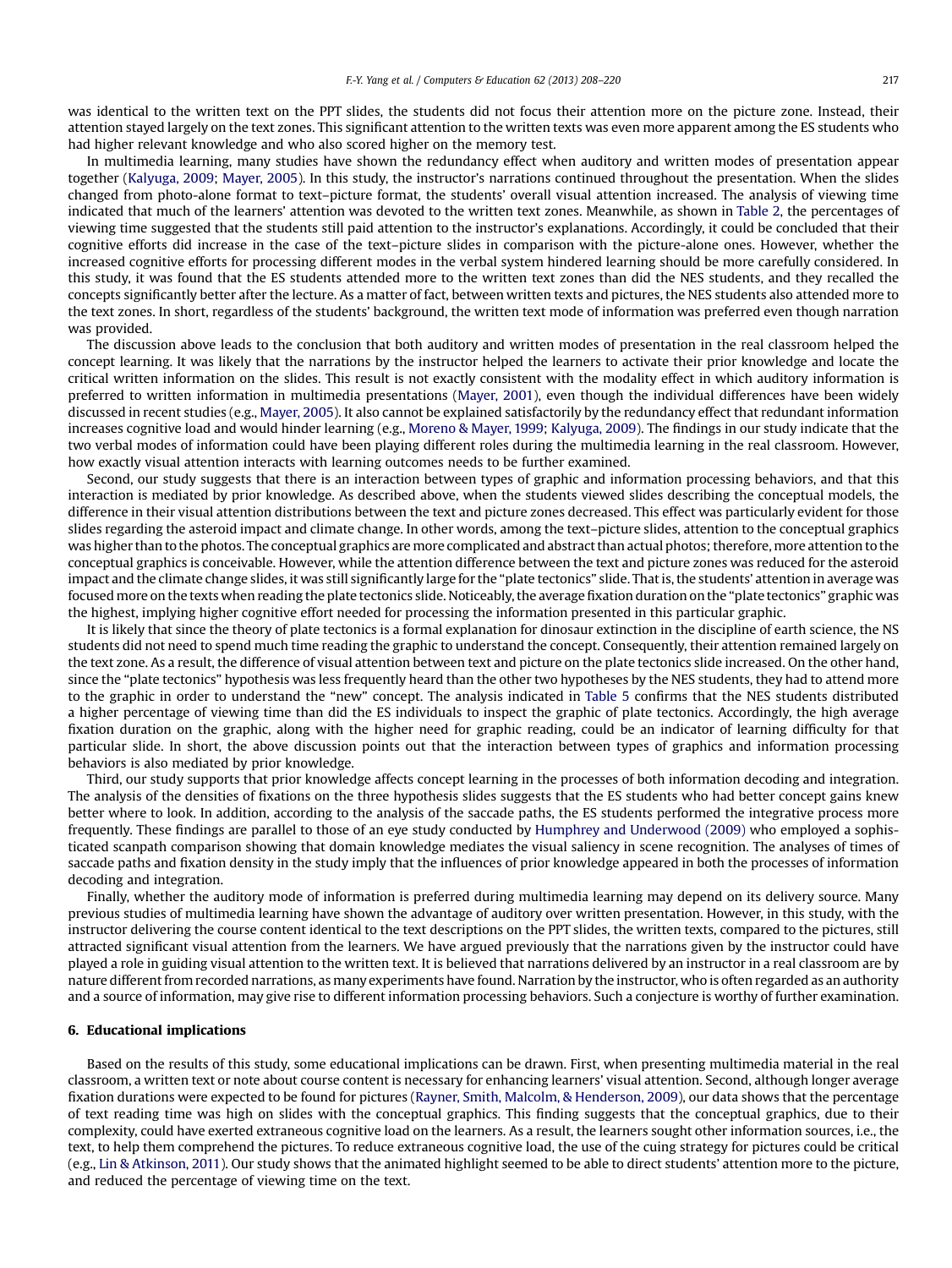<span id="page-10-0"></span>Third, given that the students with prior knowledge performed better in the processes of information decoding and integration, effective multimedia material should incorporate instructional strategies that can direct learners' attention to keywords, and allow learners to think and link information across different modes of presentation. These strategies could be especially important for novice learners. The use of different cuing strategies, such as organization signals, annotation and so forth, can help learners to locate important information in the text (e.g., [Lai, Tsai, & Yu, 2011;](#page-11-0) [Lorch & Lorch, 1996](#page-11-0)). To encourage information integration, the multimedia material may incorporate questions designed to stimulate learners' reflective thinking focusing on the linkage of different modes of presentation. The instructor may also post questions during the presentation allowing learners to link course information rather than merely narrating the course content. In short, the incorporation of instructional strategies in the multimedia materials will determine the effectiveness of multimedia presentations.

#### 7. Research limitations and suggestions for future studies

It is necessary to note that since the study was conducted in an authentic classroom environment, and the eye-movement data were collected from one student at a time, there might be some dynamic factors that could reduce the power of the interpretations and inferences we made from the data, even though we made efforts to ensure that the students received the same quality of instruction. These factors may include the varying pace of narration delivered by the instructor, the variety of simultaneous interactions between the instructor and the participants, different questions raised by students during the lecture, student experiences and interests, and so forth. In short, naturalistic studies could be more uncertain than experimental studies, which already have a well-defined design tradition ([Holmqvist et al., 2011\)](#page-11-0). Despite these shortcomings, this study demonstrates an attempt to present students' online information processing behavior during a multimedia presentation. Naturalistic studies, we believe, though difficult to control well, can provide different perspectives for understanding authentic learning behaviors. We sincerely hope that more similar studies and analyses can be conducted in a variety of classroom settings so that gradually students' actual cognitive processes during learning can be disclosed.

In the study, we used the fixation density and the number of saccade paths as indices for the effect of prior knowledge. Though the two measures could show a general picture of how students of different backgrounds differ in the reading of the PPT information, they are limited in showing students' processing strategies. Many researchers who study visual or scene perception advocate the analysis of "scanpaths," i.e., the sequential patterns of eye fixations, to unveil people's visual search processes [\(Josephson & Holmes, 2002;](#page-11-0) [Underwood,](#page-11-0) [Humphrey, & Foulsham, 2008](#page-11-0); [Zangemeister, Sherman, & Stark, 1995](#page-12-0)). According to the scanpath theory, eye movements during imagery are stable, reversible and controlled by an internalized, cognitive perceptual model (Brandt & Stark, 1997). Accordingly, the analysis of scanpaths is expected to reveal how people memorize or comprehend visual information. In recent years, the analysis of scanpaths has also been applied to eye movement studies on text and symbolic reading to disclose how readers analyze and integrate syntactic or symbolic information [\(Jansen, Marriott, & Yelland, 2007](#page-11-0); [von der Malsburg & Vasishth, 2011\)](#page-11-0). Thus, for future studies, scanpath analysis that reflects sequential patterns of cognitive control over attention is recommended to help depict how students of different academic backgrounds acquire subject knowledge.

In the study, we assessed students' concept gains by a free-recall memory test. The memory test indicated that the ES students seemed to be more capable of reproducing conceptual ideas introduced in the presentation. However, the result of the memory test could not be further inferred to questions of whether students of related background are better at constructing sophisticated mental models of the issue in discussion, or applying learned knowledge in problem solving. Different test formats, such as yes–no questions, essays, open-ended questions or conflicting tests/pictures, should be utilized in future studies to reveal different aspects of learners' conceptual achievements. A further comparison between eye movement data and concept achievements will reveal how different eye movement patterns affect information processing and retention.

Finally, the issue of the precision of the eye movement data is worth further discussion. The application of eye movement technology in the area of education has grown in recent years. Although the technology is able to provide a process view regarding how learners attend to and encode the learning materials, a fundamental question is whether the eye movement data do indeed reflect how the learner perceives as he/she is reading through the learning material. The reporting of data quality is important in that it indicates whether the research data can be trusted. However, in the literature, most of the eye movement studies, in particular in the areas of reading and education, report only the accuracy data. It seems that the precision issue is left to be determined by the developer. In fact, there is far from any consensus regarding what basic eye-movement information should be presented in the publications ([Holmqvist, Nyström, & Mulvey, 2012](#page-11-0)).

In recent years, some scholars have started to advocate the importance of data quality. Detailed measurements of the precision errors and other data quality requirements can now be found in the literature [\(Holmqvist et al., 2011\)](#page-11-0). However, different eye trackers with different fixation algorithms seem to have different considerations regarding the data quality issue. It could be more complicated when different research needs are taken into account. As educators whose primary aim is to study students' learning processes by using eye trackers, we expect that the measurements of data quality should be much easier to assess. Therefore, it is strongly recommended that the reporting of precision and other necessary quality information should be standardized and can be acquired automatically during data collection. To carry out such an implementation, more communication is needed among educators, eye movement theorists, researchers, and technology developers.

## Acknowledgments

Funding of this research work was supported by National Science Council (NSC), Taiwan, under Grant numbers: NSC 100-2511-S-003- 039-MY3, NSC 100-2511-S-003-040-MY3. The authors also wish to thank the Aim for the Top University (ATU) project of National Taiwan Normal University (NTNU) funded by the Ministry of Education and NSC under contact NSC 100-2631-S-003-006.

#### References

Brandt, S. A., & Stark, L. W. (1997). Spontaneous eye movements during visual imagery reflect the content of the visual scene. Journal of Cognitive Neuroscience, 9, 27–38. Carey, S., & Spelke, E. (1994). Domain-specific knowledge and conceptual change. In L. A. Hirschfeld, & S. A. Gelman (Eds.), Mapping the mind: Domain specificity in cognition and culture (pp. 169–200). NY: Cambridge University Press.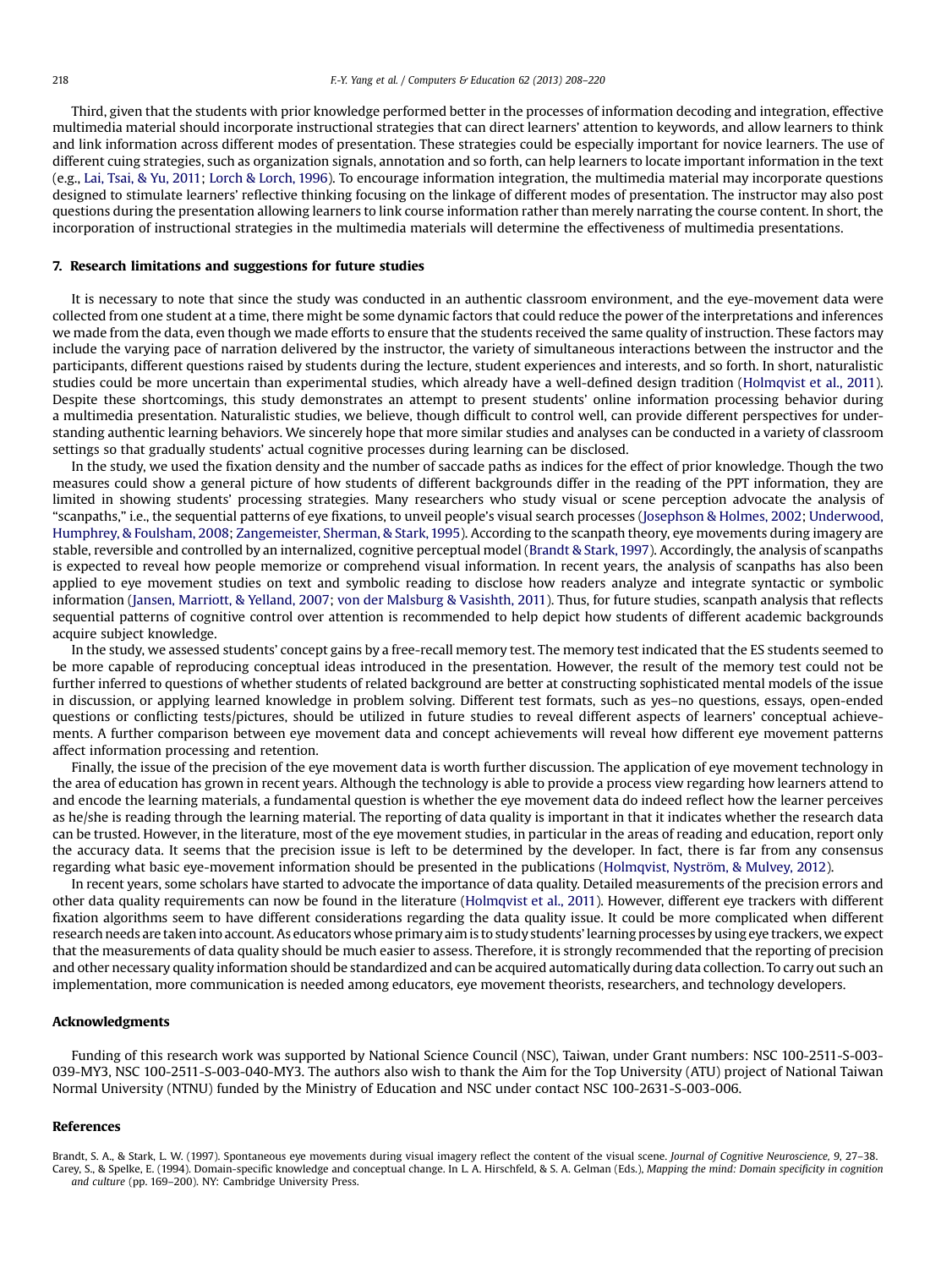- <span id="page-11-0"></span>Change, C. C., Lei, H., & Tseng, J. S. (2011). Media presentation mode, English listening comprehension and cognitive load in ubiquitous learning environments: modality effect or redundancy effect? Australasian Journal of Educational Technology, 27, 633–654.
- Dillon, A., & Jobus, J. (2005). Multimedia learning with hypermedia. In R. Mayer (Ed.), The Cambridge handbook of multimedia learning (pp. 569–588). Cambridge MA: Cambridge University Press.
- Fletcher, L., Loy, G., Barnes, N., & Zelinsky, A. (2005). Correlating driver gaze with the road scene for driver assistance systems. Robotics and Autonomous Systems, 52, 71–84. Foulsham, T., Kingstone, A., & Underwood, G. (2008). Turning the world around: patterns in saccade direction vary with picture orientation. Vision Research, 48, 1777–1790. Greene, J. A., Costa, L. J., Robertson, J., Pan, Y., & Deekens, V. M. (2010). Exploring relations among college students' prior knowledge, implicit theories of intelligence, and self-regulated learning in a hypermedia environment. Computers & Education, 55, 1027-1043.
- Hegarty, M., & Just, M. A. (1993). Constructing mental models of machines from text and diagrams. Journal of Memory and Language, 32, 717–742.
- Hoffler, T. N., & Schwartz, R. N. (2011). Effects of pacing and cognitive style across dynamic and non-dynamic representations. Computers & Education, 57, 1716–1726.
- Holmqvist, K., Nyström, M., Andersson, R., Dewhurst, R., Jarodzka, H., & van de Weijer, J. (2011). Eye tracking A comprehensive guide to methods and measures. NY: Oxford University Press.
- Holmqvist, K., Nyström, M., & Mulvey, F. (2012). Data quality: what it is and how to measure it. In Proceedings of the 2012 symposium on eye-tracking research and applications (pp. 45–52). ACM.
- Holsanova, J., Holmberg, N., & Holmqvist, K. (2009). Reading information graphics: the role of spatial contiguity and dual attentional guidance. Applied Cognitive Psychology, 23, 1215–1226.
- Humphrey, K., & Underwood, G. (2009). Domain knowledge moderates the influence of visual saliency in scene recognition.
- Humphrey, K., & Underwood, G. (2010). The potency of people in pictures: evidence from sequences of eye fixations. Journal of Vision, 10(10), 1–10, 19.
- 
- Hyönä, J. (2010). The use of eye movements in the study of multimedia learning. *Learning and Instruction, 20*(2), 172–176.<br>Jansen, A. R., Marriott, K., & Yelland, G. W. (2007). Parsing of algebraic expressions by experien
- Jarodzka, H., Scheiter, K., Gerjets, P., & Van Got, T. (2010). In the eyes of the beholder: how experts and novice interpret dynamic stimuli. Learning and Instruction, 20, 146–154. Josephson, S., & Holmes, M. E. (2002). Attention to repeated images on the World-Wide Web: another look at scanpath theory. Behavior Research Methods, Instruments & Computers, 34, 539–548.
- Just, M. A., & Carpenter, P. A. (1980). A theory of reading: from eye fixations to comprehension. Psychological Review, 87, 329–355.
- Kalyuga, S. (2009). Managing cognitive load in adaptive multimedia learning. PA: IGI Global.
- Koch, C., & Ullman, S. (1985). Shifts in selective visual attention: towards the underlying neural circuitry. Human Neurobiology, 4, 219–227.
- Lai, Y. S., Tsai, H. H., & Yu, P. T. (2011). Integrating annotations into a dual-slide PowerPoint Presentation for classroom learning. Educational Technology & Society, 14, 43-57. Larsson, P. (2002). Automatic visual behavior analysis. Unpublished master dissertation. Sweden: Linköping University.
- Leslie, K. C., Low, R., Jin, P., & Sweller, J. (2012). Redundancy and expertise reversal effects when using educational technology to learn primary school science. Educational Technology Research and Development, 60, 1–13.
- Lin, L. J., & Atkinson, R. K. (2011). Using animations and visual cueing to support learning of scientific concept and processes. Computers & Education, 56, 650-658.
- Liu, H. C., Andre, T., & Greenbowe, T. (2008). The impact of learner's prior knowledge on their use of chemistry computer simulations: a case study. Journal of Science Education and Technology, 17, 466–482.
- Liu, H. C., & Chuang, H. H. (2011). An examination of cognitive processing of multimedia information based on reviewers' eye movements. Interactive Learning Environments, 19, 503–517.
- Liu, H.-C., Lai, M.-L., & Chuang, H.-H. (2011). Using eye-tracking technology to investigate the redundant effect of multimedia web pages on viewers' cognitive processes. Computers in Human Behavior, 27(6), 2410–2417.
- Lorch, R. F., & Lorch, E. P. (1996). Effects of organizational signals on free recall of expository text. Journal of Educational Psychology, 88, 38–48.
- von der Malsburg, T., & Vasishth, S. (2011). What is the scanpath signature of syntactic reanalysis? Journal of Memory and Language, 65, 109–127.
- Mayer, R. E. (1997). Multimedia learning: are we asking the right question? Educational Psychologist, 32(1), 1–19.
- Mayer, R. (2001). Multimedia learning. New York: Cambridge University Press.
- Mayer, R. (2005). The Cambridge handbook of multimedia learning. NY: Cambridge University Press.
- Mayer, R. E. (2008). Applying the science of learning: evidence-based principles for the design of multimedia instruction. American Psychologist, 63(8), 760–769.
- Mayer, R. E., & Sims, V. K. (1994). For whom is a picture worth a thousand words? Extensions of a dual-coding theory of multimedia learning. Journal of Educational Psychology, 86, 389–401.
- Mintzes, J., Wandersee, J. H., & Novak, J. D. (Eds.), (2000). Assessing science understanding (pp. 304–341). San Diego, CA: Academic Press.
- Moreno, R., & Mayer, R. E. (1999). Cognitive principles of multimedia learning: the role of modality and contiguity. Journal of Educational Psychology, 91(2), 358–368.
- Neider, M. B., & Zelinsky, G. J. (2006). Scene context guides eye movement during search. Vision Research, 46, 614–621.
- Paas, F., Renkl, A., & Sweller, J. (2003). Cognitive load theory and instructional design: recent developments. Educational Psychologist, 38, 1–4.
- Paivio, A. (1986). Mental representations: A dual coding approach. Oxford. England: Oxford University Press.
- Paivio, A. (2006). Mind and its evolution: A dual coding theoretical interpretation. Mahwah, NJ: Lawrence Erlbaum Associates, Inc.
- Paivio, A., & Lambert, W. (1981). Dual coding and bilingual memory. Journal of Verbal Learning & Verbal Behavior, 20, 532-539.
- Pastore, R. (2012). The effects of time-compressed instruction and redundancy on learning and learners' perceptions of cognitive load. Computers & Education, 58, 641-651. Plass, J. L., Moreno, R., & Brunken, R. (Eds.), (2010). Cognitive load theory. NY: Cambridge University Press.
- Purnell, K. N., & Solman, R. T. (1991). The influence of technical illustrations on students' comprehension in geography. Reading Research Quarterly, 26(3), 277-299.
- Rayner, K. (1998). Eye movements in reading and information processing: 20 years of research. Psychological Bulletin, 124(3), 372–422.
- Rayner, K. (2009). The thirty fifth Sir Frederick Bartlett lecture: eye movements and attention during reading, scene perception, and visual search. Quarterly Journal of Experimental Psychology, 62, 1457–1506.
- Rayner, K., Smith, T. J., Malcolm, G. L., & Henderson, J. M. (2009). Eye movements and visual encoding during scene perception. Psychological Science, 20, 6–10.
- Reisslein, J., Seeling, P., & Reissien, M. (2005). Computer-based instruction on multimedia networking fundamentals: equational versus graphic representation. IEEE Transactions on Education, 48, 438–447.
- Rieber, L. P. (2005). Multimedia leanring in games, simulations and microworlds. In R. Mayer (Ed.), The Cambridge handbook of multimedia learning (pp. 554-567). Cambridge MA: Cambridge University Press.
- Rummer, R., Schweppe, J., Furstenberg, A., Seufert, T., & Brunken, R. (2010). Working memory interference during processing texts and pictures: implications for the explanation of the modality effect. Applied Cognitive Psychology, 24, 164–176.
- Sadoski, M., & Willson, V. L. (2006). Effects of a theoretically-based large scale reading intervention in a multicultural urban school district. American Educational Research Journal, 43, 137–154.
- Salthouse, T. A., & Ellis, C. I. (1980). Determinants of eye-fixation duration. American Journal of Psychology, 93, 207–234.
- Salvucci, D. D., & Goldberg, J. H. (2000). Identifying fixations and saccades in eye-tracking protocols. In Proceedings of the eye tracking research and applications symposium (pp. 71–78). New York: ACM Press.
- Schmidt-Weigand, F., Kohnert, A., & Glowalla, U. (2010). Explaining the modality and contiguity effects: new insights from investigating students' viewing behavior. Applied Cognitive Psychology, 24, 226–237.
- Schneider, W., & Korkel, J. (1989). The knowledge base and text recall: evidence from a short term longitudinal study. Contemporary Educational Psychology, 14, 382-393. Sereno, S. C., Rayner, K., & Posner, M. I. (1998). Establishing a time-line of word recognition: evidence from eye movements and event-related potentials. NeuroReport, 9, 2195–2200.
- She, H.-C., & Chen, Y.-Z. (2009). The impact of multimedia effect on science learning: evidence from eye movements. Computers & Education, 53(4), 1297-1307.
- 
- Sweller, J. (1988). Cognitive load during problem solving: effects on learning. *Cognitive Science, 12, 257–285.*<br>Tatler, B. W., Baddeley, R. J., & Gilchrist, I. D. (2005). Visual correlates of fixation selection: effects
- Tsai, M. J., Hou, H. T., Lai, M. L., Liu, W. Y., & Yang, F. Y. (2011). Visual attention for solving multiple-choice science problem: an eye-tracking analysis. Computers & Education, 58, 375–385.
- Tsai, J. L., Yen, M. H., & Wang, C. A. (2005). Eye movement recording and the application in research of reading Chinese. Research in Applied Psychology, 28, 91-104.
- Underwood, G., Foulsham, T., van Loon, E., & Underwood, J. (2005). Visual attention, visual saliency, and eye movements during the inspection of natural scenes. In J. Mira, & J. R. Alvarez (Eds.), Artificial intelligence and knowledge engineering applications: A bioinspired research (pp. 459–486). Berlin: Springer.
- Underwood, G., Humphrey, K., & Foulsham, T. (2008). Knowledge-based patterns of remembering: eye movement scanpaths reflect domain experience. In HCI and usability for education and work. Lecture notes in computer science, Vol. 5298/2008 (pp. 125–144). Berlin/Heidelberg: Springer.